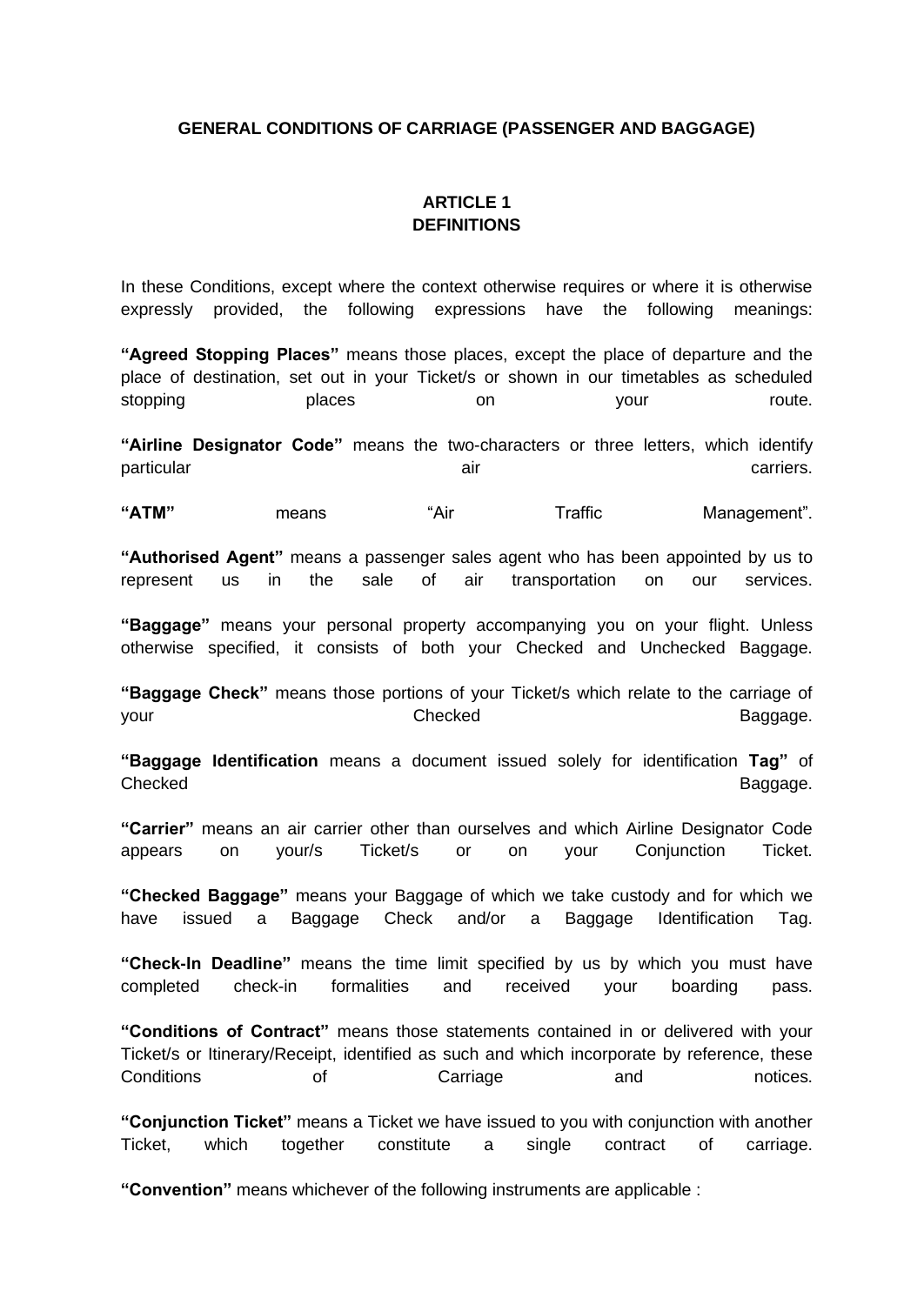● the Convention for the Unification of Certain Rules Relating to International Carriage by Air, signed at Warsaw, 12 October 1929 (hereinafter referred to as the "Warsaw Convention");

● the Warsaw Convention as amended at The Hague on 28 September 1955; the Warsaw Convention as amended by Additional Protocol No 1 of Montreal (1975);

• the Warsaw Convention as amended at The Hague and by Additional Protocol No 2 of Montreal (1975);

• the Guadalajara Supplementary Convention (1961) (Guadalajara);

● the Warsaw Convention as amended at The Hague and by Additional Protocol No 4 of Montreal (1975);

• the Convention for the Unification of Certain Rules Relating to International Carriage by Air, signed at Montreal, 28 May 1999 (hereinafter referred to as the "Montreal Convention").

**"Coupon"** means a paper Flight Coupon or an Electronic Coupon, entitling the named passenger to travel on the particular flight identified on it.

**"Damage"** includes death of, wounding of, or bodily injury to a Passenger, loss, partial loss, theft of or other damage, arising out of or in connection with carriage or other services incidental thereto performed by us.

**"Days"** mean calendar days, including all seven (7) days of the week, it being clear that, for the purpose of notification, the day upon which notice is dispatched shall not be counted and that, for purposes of determining the validity of a Ticket, the day upon which the Ticket is issued or a flight commenced shall not be counted.

**"Electronic Coupon"** means an electronic flight coupon or an Electronic Ticket held in our database.

**"Electronic Ticket"** means the Itinerary/Receipt, the Electronic Coupons and, if applicable, a boarding document issued by us or on our behalf.

**"Flight Coupon"** means that portion of the Ticket that bears the notation "good for passage" or, in the case of an Electronic Ticket, the Electronic Coupon and indicates the particular places between which you are entitled to be carried.

**"Force Majeure"** means unusual and unforeseeable circumstances beyond your control, the consequences of which could not have been avoided even if all due care had been exercised.

**"Itinerary/Receipt"** means the document/s we issue to Passengers travelling on Electronic Tickets and which contain the Passenger's name, flight information and notices.

**"Passenger"** means any person, except members of the crew, carried or to be carried by us in an aircraft pursuant to a Ticket.

**"Passenger Coupon" or** means that portion of the Ticket issued by us or on **"Passenger Receipt"** our behalf, which is so marked and is to be retained by you.

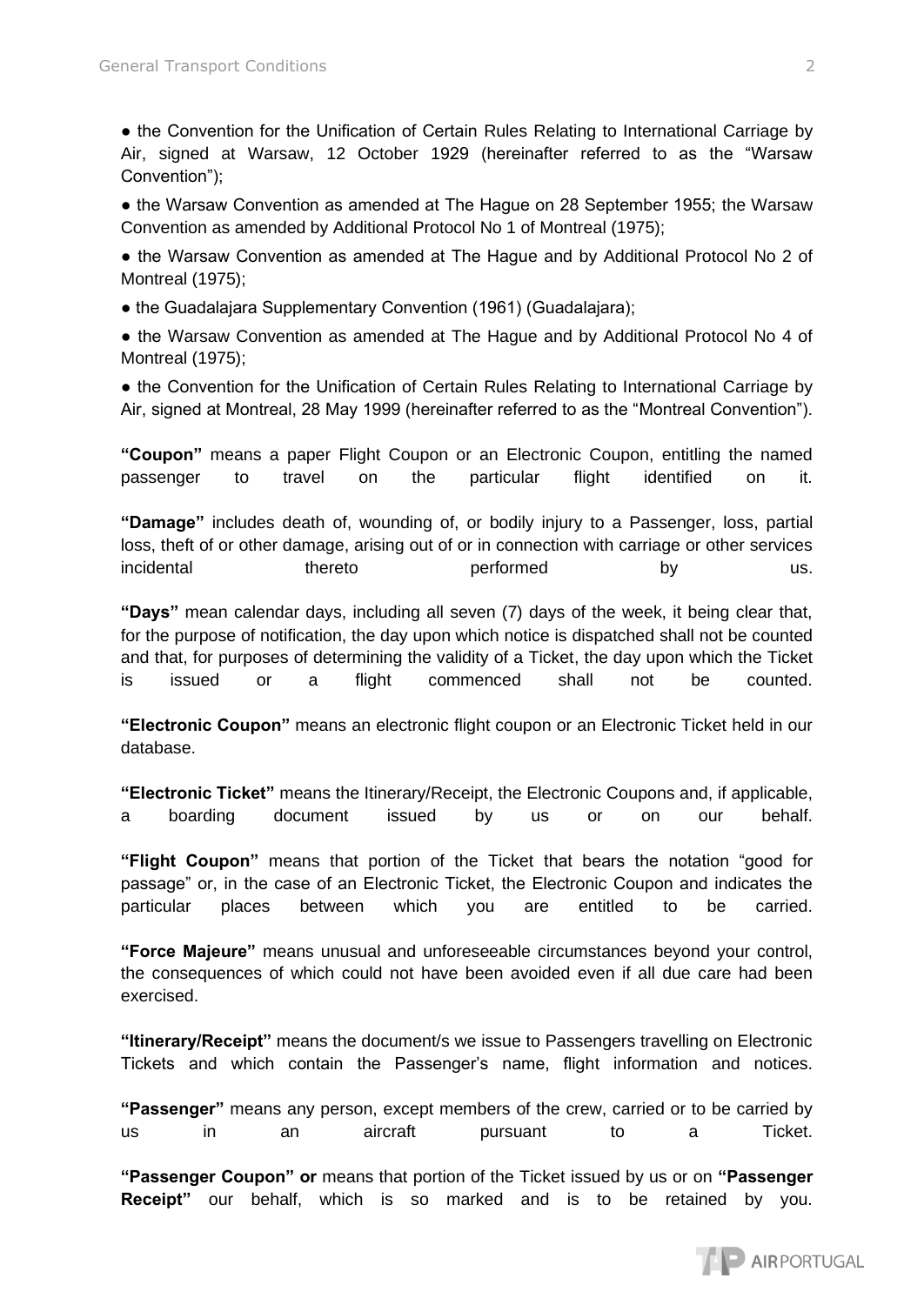**"SDR"** means a Special Drawing Right as defined by the International Monetary Fund.

**"Stopover"** means a scheduled stop on your journey, at apoint between the place of departure and the place of destination.

**"Tariffs"** means the published fares, charges and/or related Conditions of Carriage of an airline filed, where required, with the appropriate authorities.

**"Ticket"** means either the document entitled "Passenger Ticket and Baggage Check" or the Electronic Ticket, in both cases issued by us or on our behalf, and includes the Conditions of Contract, notices and Coupons.

**"Transit Passenger"** means a Passenger arriving at an airport for onward travel to another airport: (i) on the same flight from that airport; (ii) on a connecting flight from that airport; or (iii) on a connecting flight from another airport.

**"Unchecked Baggage"** means any of your Baggage other than Checked Baggage .

**"We", "our" "ourselves"** means Transportes Aéreos Portugueses, S.A. or, as **and "us"**  abbreviated, TAP, S.A., TAP or TAP Portugal.

**"You", "your"** means the Passenger". **and "yourself"** 

# **ARTICLE 2 APPLICABILITY**

**2.1 General**  Save as provided for in Articles 2.2, 2.4 and 2.5 below, our Conditions of Carriage apply only on those flights or flight segments in relation to which our name or Airline Designator Code is indicated in the carrier box of the Ticket/s where the name of the respective air carrier is is to to be indicated. **2.2 Charter Operations** 

If carriage is performed pursuant to a charter agreement, these Conditions of Carriage shall apply only to the extent they are incorporated, by reference or otherwise, in such agreement or in your/s Ticket/s.

**2.3** Code Shares **Code** Shares Notice about the identity of the operating airline

On some services, we have agreements with other airlines known as "Code Shares", which means that even if you have one or more bookings with us and one or more tickets in which our name or our Airline's Designation Code appears as the airline, the aircraft/s may be operated by other airline/s. However, in this situation, your contract is still with us. If this is the case, we will inform you about the airline that operates the aircraft when you make your

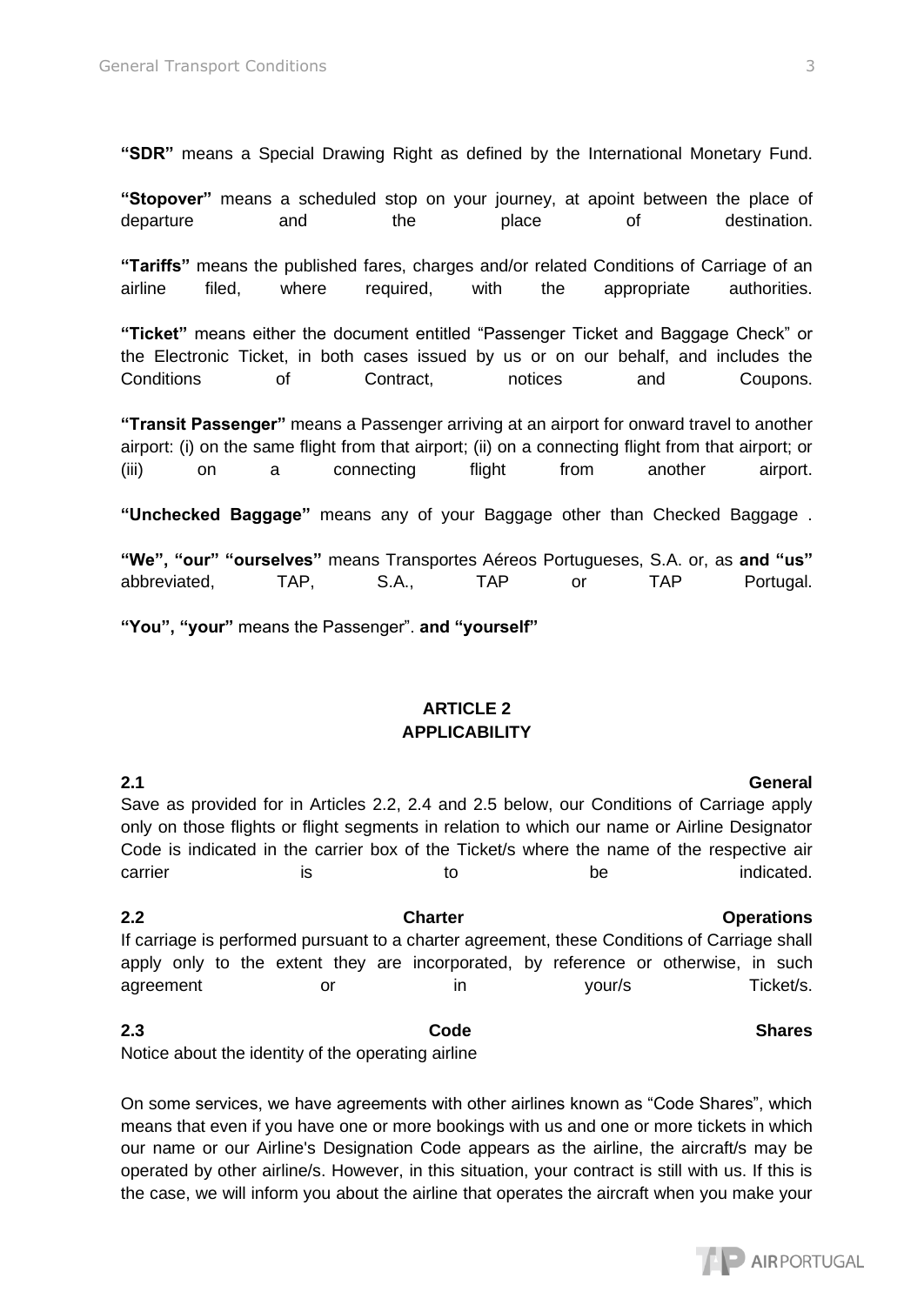booking/s and when you check-in at the airport. In this situation, the level of service may be different. If there are differences between the conditions of service of the airline operating the flight and these conditions of transport, the conditions of service of the airline operating the flight, shall prevail. In the cases where a booking includes flights operated by one or more airlines, the information about the airline operating the flight will be provided at the time of booking. If, at the time of booking, the identity of the operating company is not known, the contractual airline will make sure to inform the passenger as soon as its identity is known. For bookings made through channels that are not under the direct control of the airline (e.g. travel agents and websites other than the airline's website), travel agents and website operators are responsible, according to Articles 2(e) and 11 of Regulation (EC) No 2111/2005 of the European Parliament and of the Council, for informing passengers of the identity of the airline operating the flight and for any changes made to the flight. The passenger must provide the correct contact details at the time of booking to allow for this notification **the occur.** The occurrence of the occurrence of the occurrence of the occurrence of the occurrence

**2.4 Overriding Law and Tariffs**  These Conditions of Carriage are applicable unless they are conflict with our Tariffs or any applicable law in which event such Tariffs or law shall prevail. If any provision of these Conditions of Carriage is invalid under any applicable law, the other provisions shall nevertheless and the control of the remain control of the valid.

**2.5 Prevail Over Regulations**  Save as otherwise provided for in these Conditions of Carriage, in the event of conflict between same and any regulations we may have dealing with particular subjects, these Conditions of Carriage shall prevail.

### **ARTICLE 3 TICKETS**

**3.1 General 3.1.1** We will provide carriage only to the person named as Passenger in the Ticket/s and so you may be required to produce appropriate identification. **3.1.2** The Ticket/s is/are not transferable.

**3.1.3** Some Tickets are sold with more restrictive fares, which do not allow any changes or refunding. Other fares do allow changes, with an associated cost, yet other fares are completely flexible. You should choose the most appropriate fare for your case, by consulting the fare conditions before finalizing your purchase. You should make sure that you have the most appropriate insurance to cover situations in which you might have to cancel cancel your your cancel Ticket(s).

**3.1.4** If you have a Ticket/s of the same kind as those indicated in Article 3.1.3 above, it/they

has/have never been used and you are not able to travel due to Force Majeure, we will, provided that you promptly advise us and furnish evidence of such Force Majeure, provide

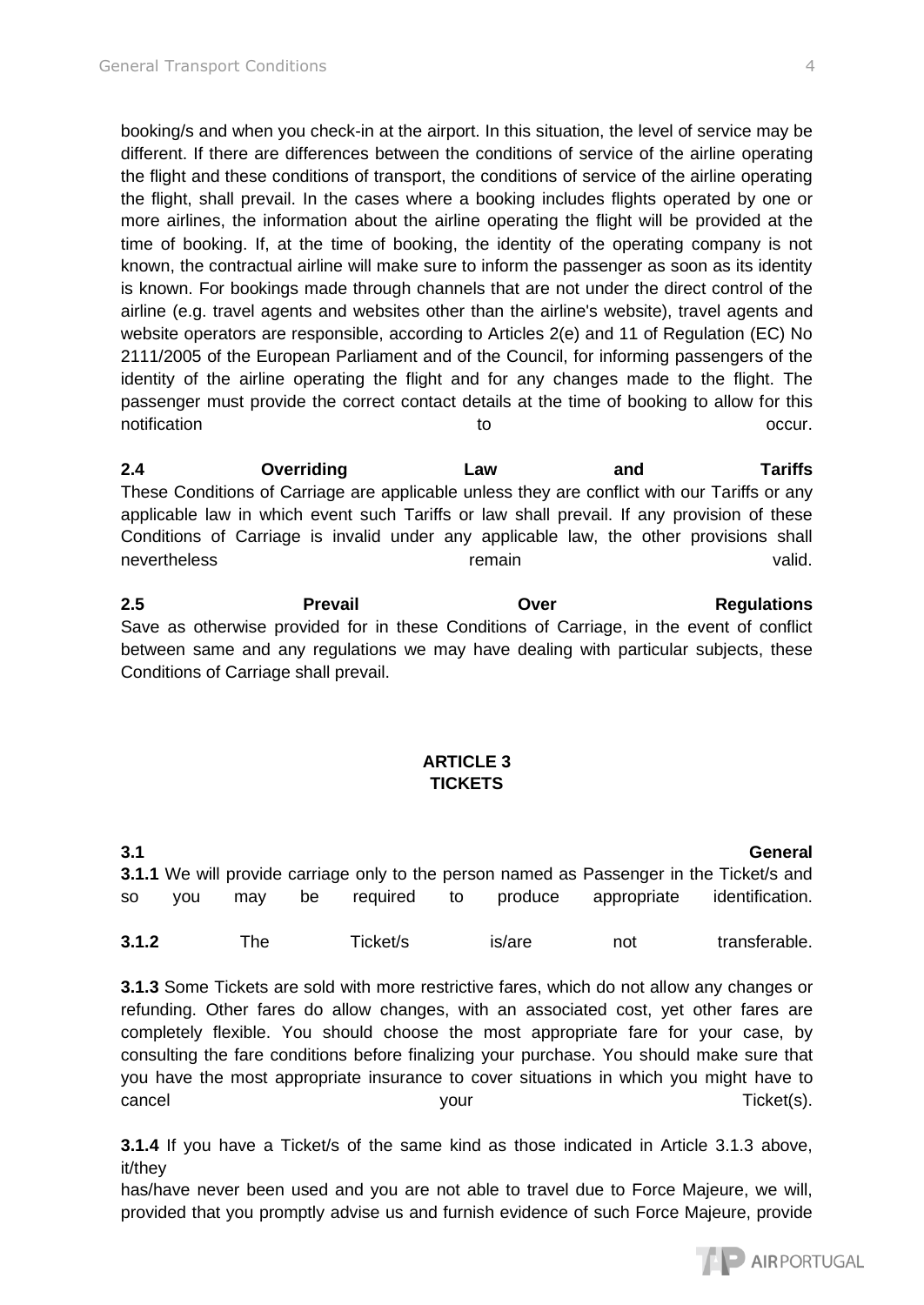you with a credit of the non-refundable amount of the fare, for future travel on us, but deducted of a reasonable administrative fee.

**3.1.5** The Ticket is and remains at all times the property of the issuing carrier.

**3.1.6** Except in the case of an Electronic Ticket, you shall not be entitled to be carried on a flight unless you present a valid Ticket containing the Flight Coupon for that flight and all other unused Flight Coupons and the Passenger Coupon. You will not be entitled to fly if your Ticket is mutilated or has been altered by someone other than our Authorized Agent or us. In case of an Electronic Ticket, you will not be entitled to fly if you do not display a positive identification.

**3.1.7 (a)** In case of loss or mutilation of a Ticket (or part of it) or of presentation of a Ticket not containing the Passenger Coupon and all unused Flight Coupons, you may request us to replace such Ticket (or part of it) and we will issue a new Ticket, provided that you prove, at that time, that a Ticket valid for the flight/s involved was duly issued and you sign a declaration undertaking to reimburse us for any costs and/or losses, up to the value of the original Ticket, which are necessarily and reasonably incurred by us or another carrier for misuse of such Ticket. We will not claim reimbursement from you for any such costs and/or losses if same result from our own negligence. The issuing carrier may charge a reasonable administrative fee for this service, unless the loss or mutilation was due to the negligence of the issuing carrier or of one of its agent.

**3.1.7(b)** Where such proof is not made or you do not sign such declaration, both as referred to in Article 3.1.7 a) above, the carrier to issue the new Ticket may require you to pay up to the full Ticket price for a new Ticket, subject to refund if and when the carrier issuing the lost or mutilated Ticket is satisfied that same has not been used before respective expiration. If you find the original Ticket before respective expiration and you surrender it to the carrier issuing the new Ticket, the foregoing refund will be immediately processed.

**3.1.8** The Ticket is valuable and you should take the appropriate measures to safeguard it and ensure it is not lostorstolen.

**3.2 Period of Validity 3.2.1** Except as otherwise provided for in the Ticket, in these Conditions or in applicable Tariffs (which may limit the validity of a Ticket, in which case such limitation will be shown therein), a Ticket is valid for: a) one year from the date of its issuance; or b) subject to the first flight indicated therein having occurred within one year from the date of its issuance, one year from the date of such first travel.

**3.2.2** If you are prevented from travelling within the period of validity of your/s Ticket/s because we are unable to confirm a reservation at the time you request it to us, the validity of such Ticket/s will be extended or you may be entitled to a refund in accordance with Article below.

**3.2.3** If, after having commenced your journey, you are prevented from travelling within the period of validity of your/s Ticket/s by reason of illness, we may extend such period of validity until the date when you become fit to travel or until the date of our first flight that, after such date, shall depart from the point where you resume the journey and on which

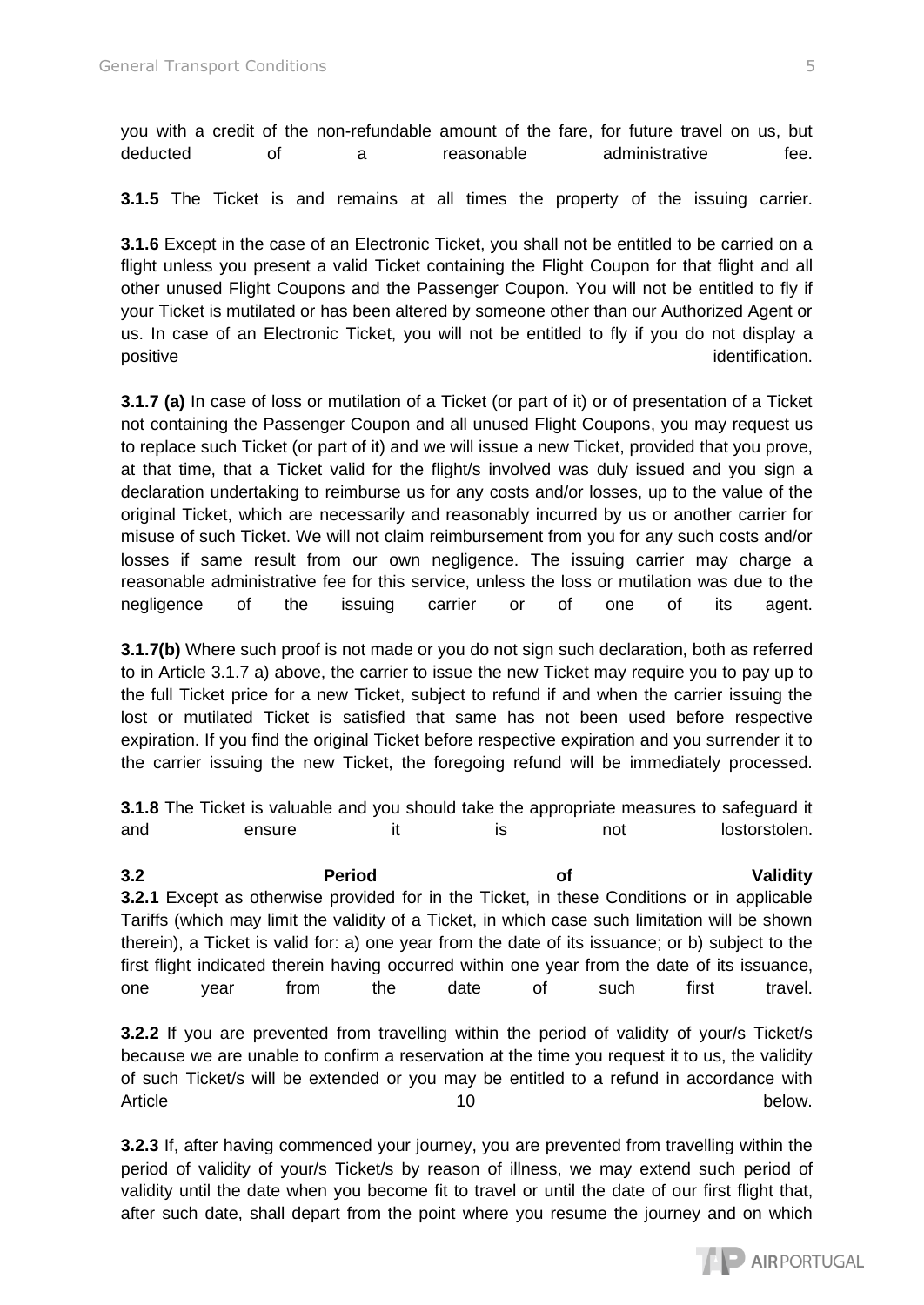there will be space available in the class of service for which the fare has been paid. Such illness must be attested by an hospital admission certificate. If the Flight Coupons remaining in the Ticket/s, or in the case of an Electronic Ticket, the Electronic Coupon, involve one or more Stopovers, the validity of such Ticket may be extended for not more than three months from the date of recovery shown on such certificate. In such circumstances, we shall similarly extend the period of validity of the Ticket/s of other members of your immediate family accompanying you.

**3.2.4** In the event of death of a Passenger en route, the Ticket/s of the person/s accompanying him/her may be modified by waiving the minimum stay or extending the respective validity. In the event of a death in the immediate family of a Passenger who has commenced travel, the validity of the Passenger's Ticket/s and those of his or her immediate family who are accompanying the Passenger may likewise be modified. Any such modification shall be made upon receipt of a valid death certificate and any such extension of validity shall not be for a period longer than forty-five (45) days from the date of the the death.

**3.3 Use and Sequence of Coupons 3.3.1** The Ticket(s) you have purchased is (are) valid only for the flight(s) mentioned in you Ticket(s), from the place of departure to the final destination, via any Agreed Stops. The fare you have paid is based on our Tariffs, which are an essential part of the contract we have made with you, and is for the flight displayed on your Ticket(s). For competitive reasons, in terms of different markets, the fares constructed for a given route with several travel coupons may come out cheaper than fares for a direct flight.

**3.3.2** If you wish to change any aspect of your flight, you should contact us until the time your flight departs, i.e., before the original departure time of your flight. If the fare you have acquired allows changes, a recalculation will be made for the new trip, and you will be given the option to accept the new price or to keep your original flight as it appears in your Ticket(s). According to the provisions of article 3.1.4, should you need to change any aspect of your flight due to Force Majeure reasons, please contact us as soon as possible, and we - without recalculating the fare - will do our best to take you to your next Agreed Stop or to your final destination.

**3.3.3** If you change your flight without our agreement, in accordance with the provisions of article 3.3.2 - should the fare allow so -, a recalculation will be made for your actual trip. You will have to pay the difference between the price of the flight for which your Ticket(s) has (have) been issued, and the total price applicable to your revised trip. In the case of fully refundable tariffs, you will be entitled to the difference between the amount initially paid and the current amount, should this be lower.

**3.3.4** Please be aware that while some changes do not require change of fare, others, such as changing the place of departure (for example if you do not fly the first segment) or reversing the direction of the travel, may require an increase in price. Many fares are valid only on the dates and for the flights shown on your Ticket/s, and may not be changed at all or may only be changed upon payment of an additional fee.

**3.3.5** Each Flight Coupon contained in your Ticket/s will be accepted for transportation in the class of service, on the date and for the flight for which reservation/s has/have been

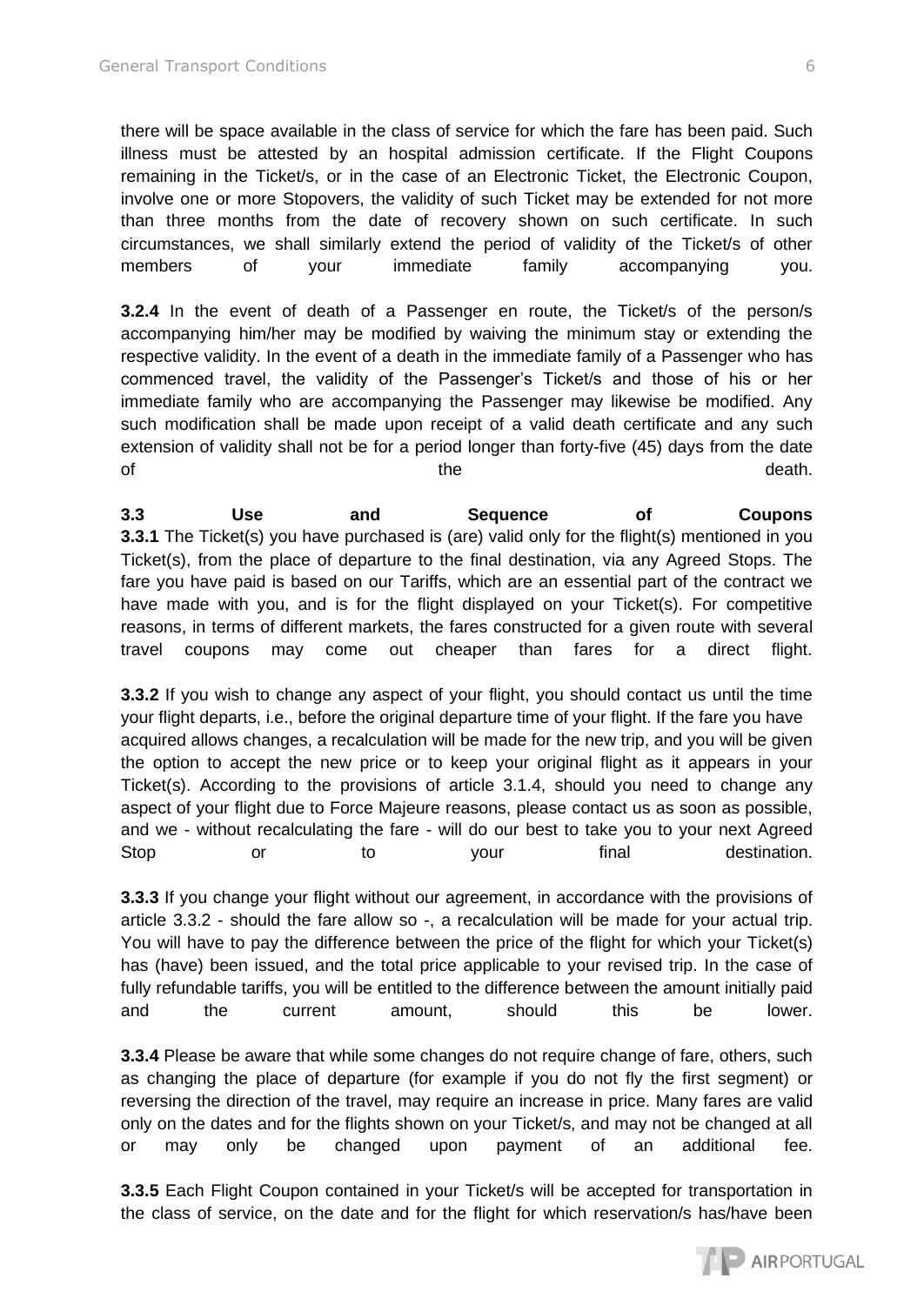made. If a Ticket has been issued without specifying a reservation, space may be reserved later, but subject, however, to our Tariffs and to the availability of space on the requested flight.

**3.3.6** Please be advised that, in the event you do not show up for any flight without having advised us in advance, we may cancel your return or onward reservation/s, However, if you do advise us in advance, we will not cancel the reservation/s for your subsequent flight/s, and we will proceed in accordance with the provisions of article 3.3.2 and /or 3.3.3.

**3.4 Name and Address of Carrier**  Our name may be abbreviated to our Airline Designator Code or otherwise, in the Ticket/s. Our address shall be deemed to be the airport of departure shown opposite the first abbreviation of our name in the carrier box in the Ticket/s or, in the case of an Electronic Ticket, as indicated for our first flight segment in the Itinerary/Receipt.

### **ARTICLE 4 FARES, TAXES, FEES AND CHARGES**

Save as otherwise provided for, fares apply only for carriage from the airport at the point of departure to the airport at the point of destination. Fares do not include neither transport service between other airports nor between airports and town terminals. Your fare will be calculated in accordance with our Tariff in effect on the date of payment of your Ticket/s for travel on the specific dates and itinerary shown on it/them. Once your Ticket/s has/have been paid for, and unless you change your itinerary and/or the date/s of your flight/s and/or the class/es of service referred to therein, no fare increases relating to the reserved date of flight and/or the class of service will be applied.

**4.2 Taxes, Fees and Charges**  You are responsible for the payment of all applicable taxes, fees and charges imposed by a Government or other authority or by the operator of an airport. At the time you purchase your Ticket/s, which will normally show separately most of the taxes, fees and charges included therein, you will be advised of any taxes and/or fees and/or charges not included therein. The taxes, fees and charges imposed on air travel are constantly changing and can be imposed and/or modified after the date of issuance of your Ticket/s. If there is an increase in any tax and/or fee and/or charge shown on your Ticket/s you shall pay it. Likewise, if any new tax and/or fee and/or charge is imposed even after the date of issuance of your Ticket/s, you shall pay it. Similarly, in the event any tax and/or fee and/or charge which you have paid to us is abolished or reduced such that it no longer applies to you or a lesser amount is due, you will be entitled to claim are fund.

Fares, taxes, fees and charges are payable in the currency of the country in which your Ticket/s is/are issued, unless another currency is indicated by us or our Authorized Agent, at or before the time of its/their payment (for example, because of the non- convertibility of the local currency). We may at our discretion accept payment in a currency different from the one of the country in which your Ticket/s is/are issued.

### **4.3 Currency**

# **4.1 Fares**

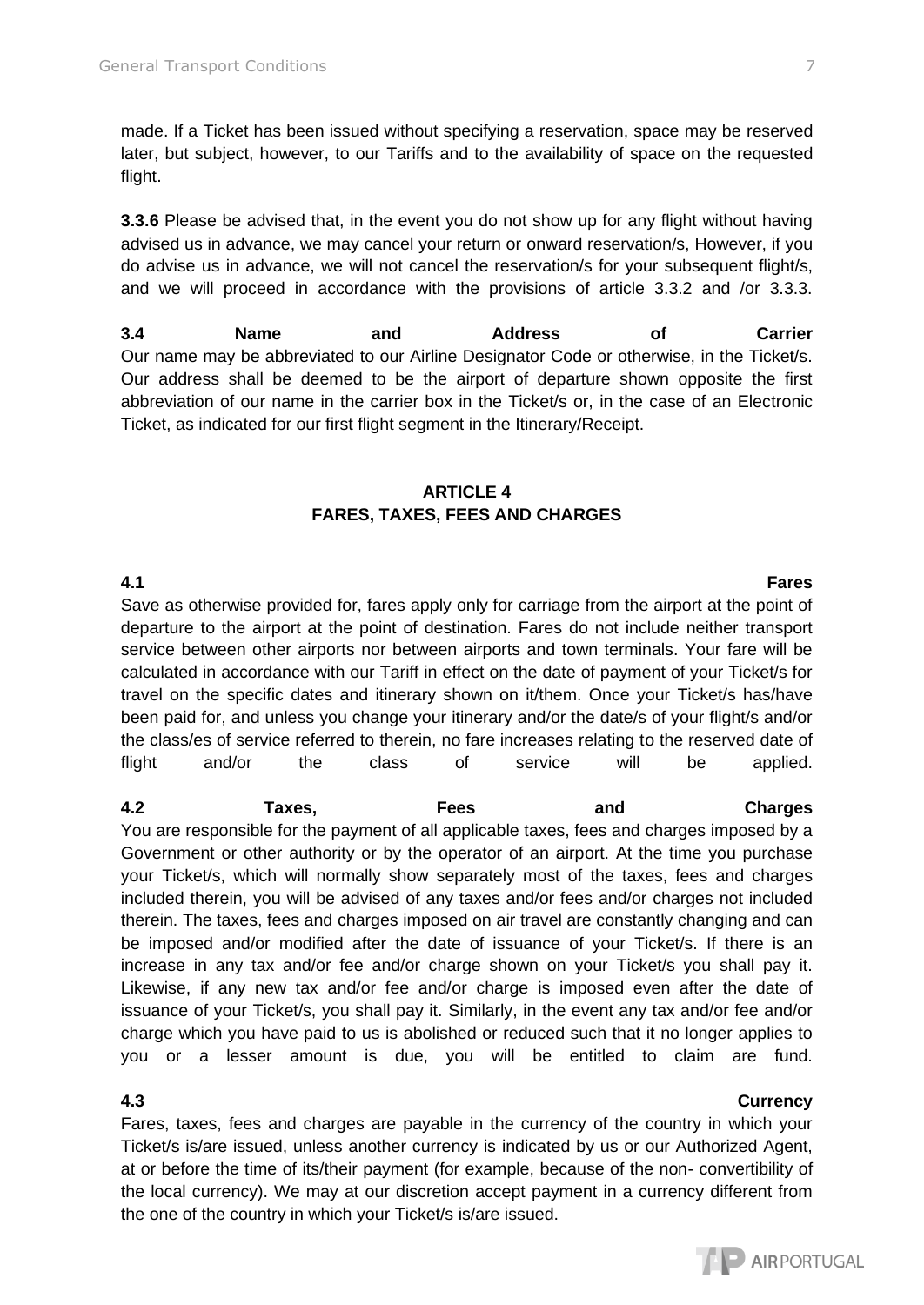### **ARTICLE 5 RESERVATIONS**

**5.1 Reservation Requirements 5.1.1** We or our Authorized Agent will record your reservation/s. At your request we or our Authorized Agent will provide you with written confirmation of yourreservation/s.

**5.1.2** Certain fares have conditions which limit or exclude your right to change or cancel reservations.

**5.2 Limit Times for Issuing Tickets**  If you do not pay your Ticket(s) within the time limit set by us or by our Authorized Agent, we may cancel your reservation(s). Subject to applicable time limits, we will allow you to: a) to maintain, for at least twenty-four (24) hours, a telephone reservation made directly with us and for which we do not require you to pay for the Ticket(s); or b) cancel a reservation within 24 hours after its payment, subject to the application of a fee.

**5.3 Personal Data**  You recognise that the personal data that you have given us were so given for the purposes of making one or more reservations, issuing one or more Tickets and obtaining ancillary services, developing and providing services, facilitating immigration and entry procedures, and making available such data to governmental agencies, in connection with your travel. For such purposes, you authorise us to retain and use such data and to transmit same to our offices and/or subsidiaries and/or Authorised Agents and/or governmental agencies and/or other Carriers and/or the providers of the above mentioned services and/or credit and other payment card companies and/or data processors working for the contract of the contract of the contract of the contract of the contract of the contract of the contract of the contract of the contract of the contract of the contract of the contract of the contract of the contra

**5.3.1** The personal data provided and collected will be processed by Transportes Aéreos Portugueses, S.A. – registered in Portugal, with its head office at Edifício TAP 25, Lisbon Airport and tax identification number 500 278 725 ("TAP Air Portugal").

**5.3.2** The data is needed for the travel contract. It is not possible to provide this service without the requested personal data.

**5.3.3** The data is used for managing bookings, issuing tickets, providing transport services, and facilitating emigration and entry procedures.

**5.3.4** Personal data is shared, for the purposes stated, with legally competent authorities, government departments, authorised agents, airports, other carriers, service providers, credit agencies and credit card companies.

**5.3.5** Provision of the requested service involves transferring your personal data to third countries (which are not members of the European Union or the European Economic Area). In these circumstances, TAP Air Portugal takes all necessary and appropriate measures in accordance with applicable laws, to ensure the protection of all personal data that is subject to this international transfer. Whenever booking travel to a destination/country that requires

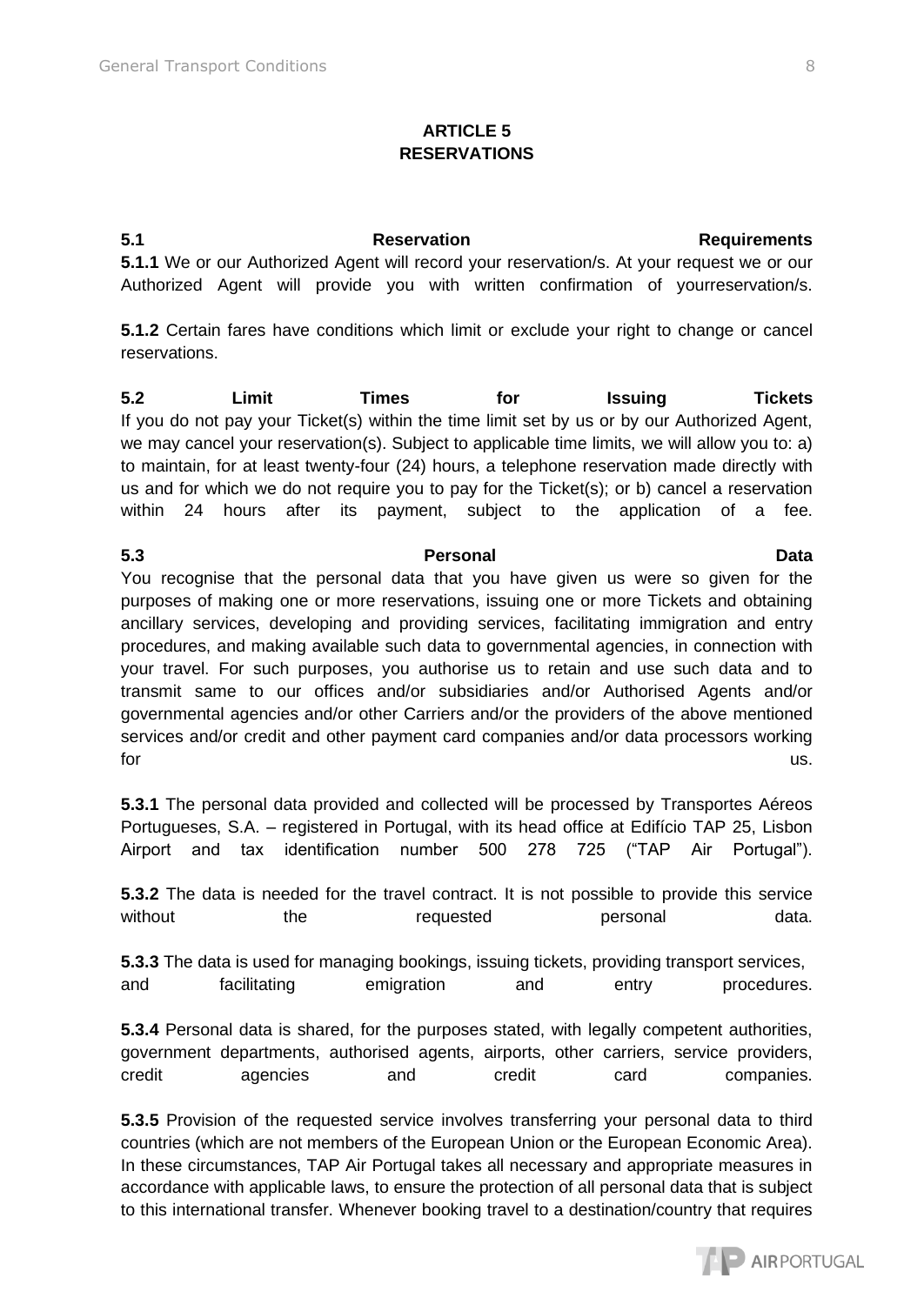the transmission of your data, TAP Air Portugal informs you at the moment of booking and offers you the opportunity to seek more information about the measures in place to protect your data, as well as how to get copies of these measures.

**5.3.6** The personal data gathered is stored in databases created specifically for this purpose and is kept for the legally applicable period.

**5.3.7** You may at any time, within the limits set out in the applicable laws, request access to the data, rectify it, have it erased, restrict how it is processed, object and request data portability directly via your Client Area or by completing the "Form for the Exercise of Rights under the General Data Protection Regulations", available at Point 14 of our Privacy Policy, available at [https://www.flytap.com/pt-pt/privacidade,](https://www.flytap.com/pt-pt/privacidade) which may be sent by email to [dpo@tap.pt,](mailto:dpo@tap.pt) or by post, to: Data Protection Officer TAP Air Portugal, Lisbon Airport 1704- 801 **Research Exercise Control** Lisboa, Controller et al. Portugal.

You may also obtain confirmation about what personal data of yours is being processed, as well as access to it, with a copy of the data TAP Air Portugal is processing provided for you.

**5.3.8** Notwithstanding any other administrative or legal remedy, you have the right to present a complaint to the National Data Protection Commission (CNPD) or any other competent authority under the terms of the law, should you believe your data is not being processed by TAP in accordance with the applicable legislation.

**5.3.9** For an explanation of data processing, please read our Privacy Policy, which is available at [https://www.flytap.com/pt-pt/privacidade,](https://www.flytap.com/pt-pt/privacidade) or contact the Data Protection Officer by email email at  $\alpha$  [dpo@tap.pt.](mailto:dpo@tap.pt)

| 5.4      |  |                                                                                                   |     |  |     |     |  | <b>Seats</b> |
|----------|--|---------------------------------------------------------------------------------------------------|-----|--|-----|-----|--|--------------|
|          |  | <b>5.4.1</b> The prior reservation of seating is a facultative service, only available on flights |     |  |     |     |  |              |
| operated |  | bv                                                                                                | TAP |  | and | TAP |  | EXPRESS.     |

**5.4.1.1** Advance seat reservation allows you to choose a given seat, in a preferred area of the aircraft, on domestic flights (excluding flights between Lisbon-Porto and Porto-Lisbon) and international flights. Depending on the type of tariff, this pre-booking can have charges.

**5.4.2** At the time of the check-in, in person or online, a seat will be automatically and randomly attributed without cost. If you do not want this and wish to change your seat, depending on the characteristic of the seat and of the tariff acquired, this may be charged.

**5.4.3** At any time, even after embarkation, for technical or operational reasons, we may have to attribute seats other than those initially chosen/attributed. If seating with inferior characteristics to those acquired are attributed, TAP will repay you the amount of the difference. If you cancel the service, the amount will not be reimbursed, but we will allow you to use the document within the period of validity, for payment of the same service. If, when purchasing a seat, you provided incorrect declarations about your condition, the amount baid will not be reimbursed.

**5.5 Reconfirmation of Reservations**  Your onward and/or return reservation/s may be subject to the need of reconfirmation within

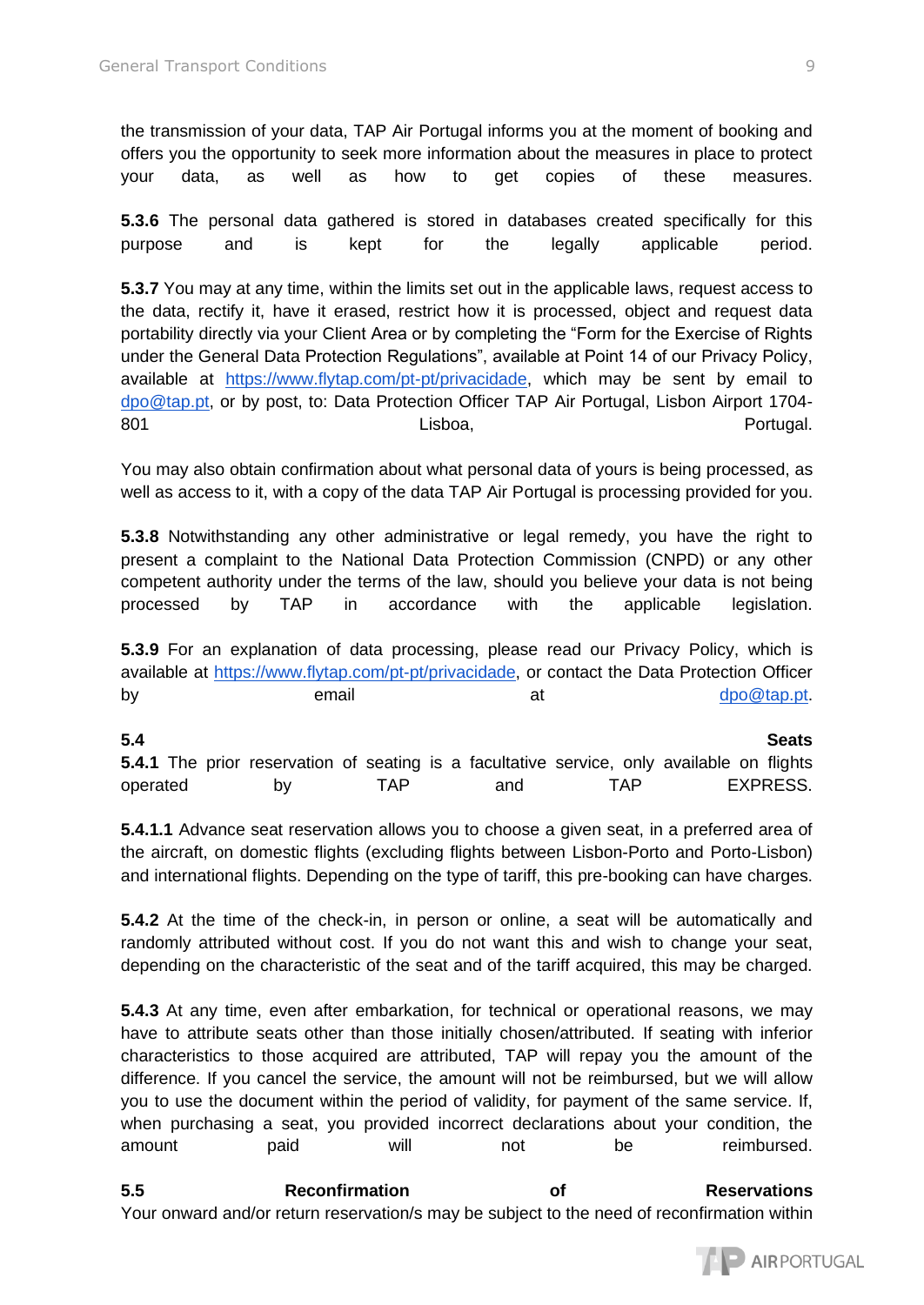specified time limits. When you will have to reconfirm your reservations, we will inform you on when, how and where it shall be done. If you are required to reconfirm your reservation/s and you fail to so do, we may cancel your onward and/or return reservation/s. However, if you advise us that you still wish to travel on the flight/s you had reservation/s for, we will, if there is space available on such flight/s, reinstate your reservation/s. If there is no space available on such flight/s, we will do our best to transport you to your next or final destination.

**5.5.1** You should check the reconfirmation needs of any other Carriers involved in your journey with them. When needed, you must reconfirm your reservations with the Carrier whose code appears for the flight in question ontheTicket.

**5.6 Cancellation of Reservations** Please be advised that, in the event you do not show up for any flight without having advised us until the time your flight departs, we way cancel your return or onward reservation/s. However, if you do advise us in advance, we will not cancel the reservation/s for your subsequent flight/s, and we will proceed in accordance with the provisions of article 3.3.2 and/or 3.3.3.

# **ARTICLE 6 CHECK-IN AND BOARDING**

**6.1 Check-in Time**  Because Check-in Deadlines are different at every airport, we recommend that you inform yourself about same and honour them. Your journey will be smoother if you allow yourself ample time to comply with the Check-in Deadline/s. We reserve the right to cancel your reservation/s if you do not comply with the Check-in Deadline/s indicated. We or our Authorised Agents will advise you of the Check-in Deadline for your first flight with us. For any subsequent flight/s in your journey, you should inform yourself of the Check-in Deadline/s. Check-in Deadlines for our flights can be found in our timetables or may be obtained from us or our Authorised Agents.

**6.2 Boarding Time 6.2.1** You must present yourself at the boarding gate not later than the time specified by us when  $y$ ou  $y$ ou check-in.

**6.2.2** We may cancel your reservation/s if you fail to arrive at the boarding gate on time.

**6.3 Consequences** We will not be liable for any losses or expenses you may incur due to your non- compliance with the provisions of this Article 6.

### **ARTICLE 7 REFUSAL AND LIMITATION OF CARRIAGE**

# **AIRPORTUGAL**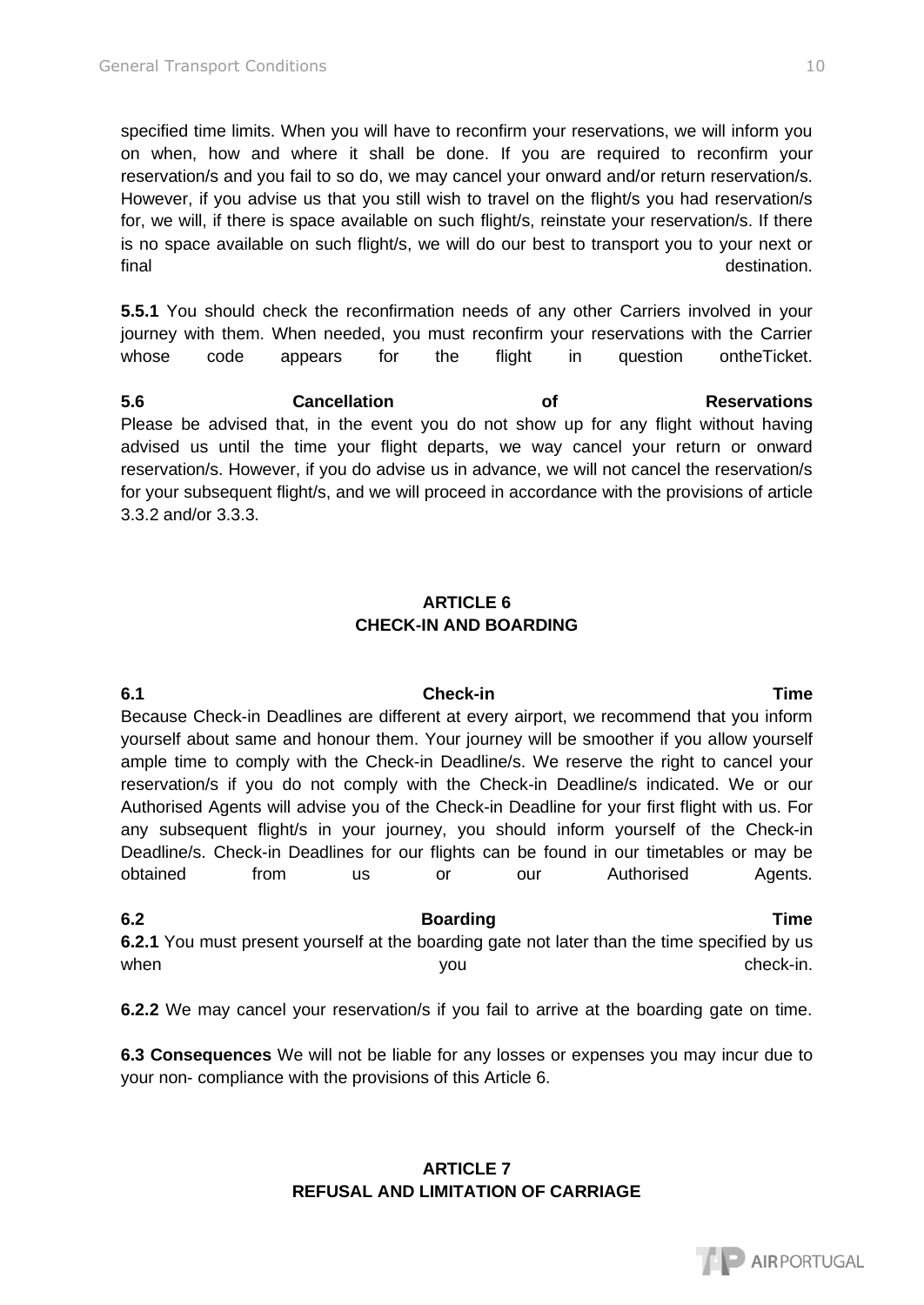**7.1 Right to Refuse Carriage**  If we have notified you in writing that we will never carry you again on our flights, we may, in accordance with our free and reasonable understanding, refuse to carry you and/or your Baggage. In such circumstance, you will be entitled to a refund. We may also refuse to carry you and/or your Baggage if one or more of the following shall have occurred or we reasonably believe may may occur:

**7.1.1** such refusal is required by any applicable laws, regulations or orders;

**7.1.2** the carriage of you or your Baggage may endanger or affect the safety or the health or may materially affect the comfort of other passengers or crew members;

**7.1.3** your mental or physical condition, including your impairment by alcohol or drugs, presents a danger or risk to yourself, to passengers, to crew members or to property;

**7.1.4** you have misbehaved on a previous flight and we have reasons to believe that you may repeat such such behaviour;

**7.1.5** you have refused to submit to a security check;

**7.1.6** you have not paid the applicable fare, taxes, fees or charges;

**7.1.7** you do not appear to have valid travel documents, you may seek to enter a country through which you may be in transit or for which you do not have valid travel documents, you may destroy your travel documents during flight or you may refuse to, when so requested, surrender your travel documents to the flight crew against receipt;

**7.1.8** you present a Ticket that has been acquired unlawfully or that has been purchased from an entity other than us or our Authorised Agent or that has been reported as being lost or stolen or that is a counterfeit or in relation to which you cannot prove that you are the person therein; therein; therein; therein; therein; therein; therein; therein; therein; therein; therein; therein; therein; therein; therein; therein; therein; therein; therein; therein; therein; therein; therein; the matt

**7.1.9** you have failed to comply with the requirements set forth in Article 3.3 above concerning the use and sequence of the Coupons or you present a Ticket that is mutilated or which has been issued or altered by other than us or our Authorised Agent;

**7.1.10** you don't comply with our instructions regarding safety or security.

Acceptance for carriage of unaccompanied children, disabled persons, pregnant women, persons with illness or other persons requiring special assistance is subject to prior arrangement with us. If such passengers have informed us of any special requirements at the time of issuance of their Ticket/s and such requirements have been accepted by us, they shall not subsequently be refused carriage on the basis of their respective conditions or special special special contracts.

**7.2.1** Subject to Article 7.2 above, if you are a Passenger requiring a wheelchair and provided that you (or someone on your behalf) declares that you are self- sufficient and



### **7.2 Special Assistance**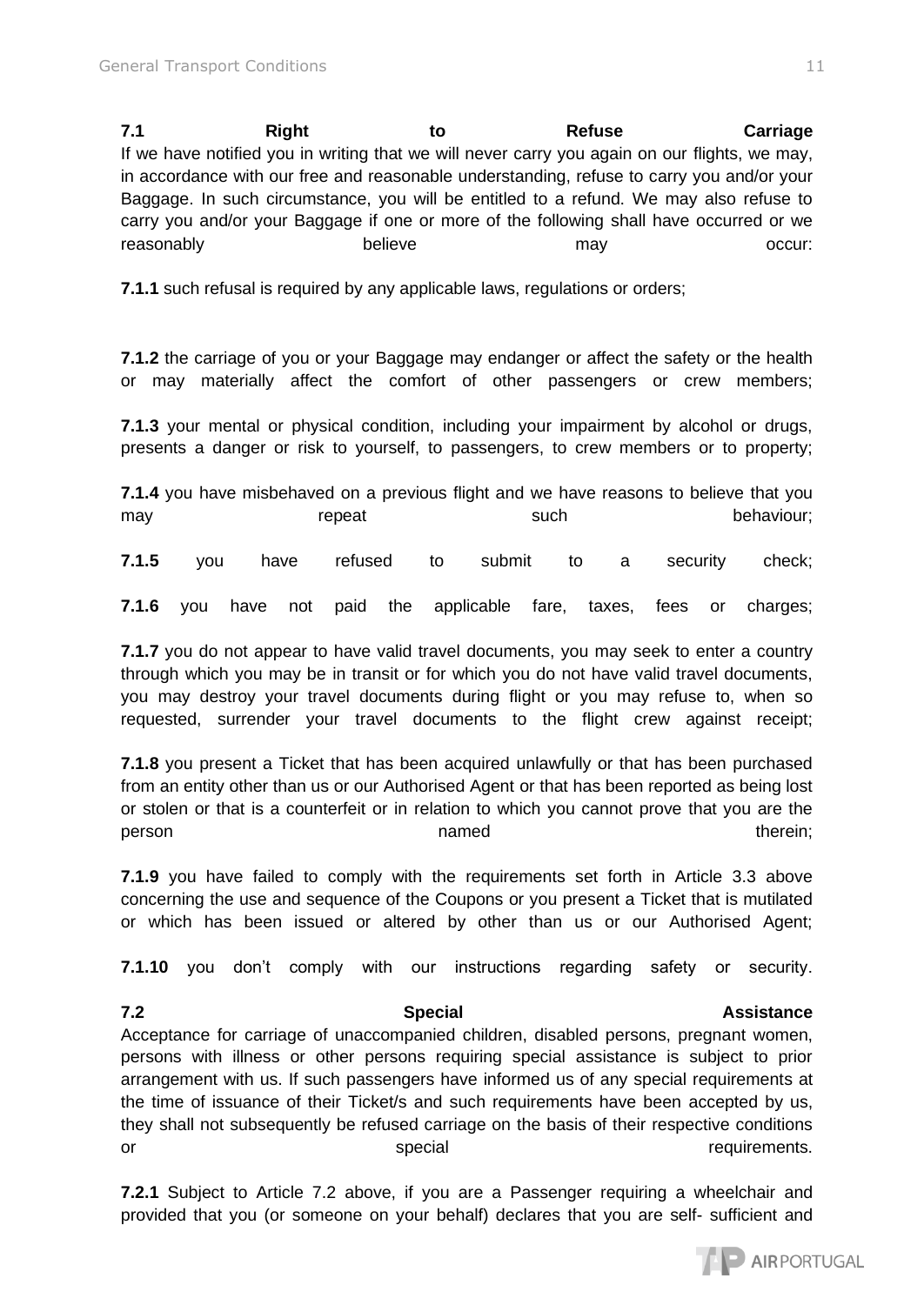capable of, independently, taking care of your physical needs in flight (namely in what refers to health, safety and hygiene), you will be allowed to travel unescorted and we will be under no obligation to provide you on-board assistance which contravenes, in anyway, whatever has been declared by you or on your behalf as per hereinabove.

**7.3 Travelling under Police Escort and/or Court Tutelage**  Applicable to flights originating in Brazil. The transport of a Passenger or of an underage Passenger under police escort and judicial tutelage must be coordinated with a minimum notice of 48 (forty eight) hours, between the police authority responsible for the escort, the airport administration, TAP and the airport Federal Police, aiming to establish, in line with the escort requirements, special measures and procedures concerning security and discrete boarding and landing, as well as on board deportment, all in accordance with the requisites demanded by the National Civil Aviation Security Programme – PNAVSEC – Decree No. 7.168 dated 05 May 2010.

Presentation and identification for boarding purposes must be carried out with a minimum of 2 (two) hours prior to the time of the flight departure. The transport of a Passenger under judicial custody on an international flight must be preceded by previous communication with the Federal Police Department, INTERPOL, the Local Airport Administration, the Consulate of the Passenger's country of destination and with TAP, in order to organize transport procedures and possible stopover/connection. TAP may refuse the boarding of a passenger under custody should the Company consider that the individual represents a potential threat to flight safety and that of the remaining passengers.

### **ARTICLE 8 BAGGAGE**

8.1 **Free Baggage Allowance** Subject to our conditions and limitations, about you will be provided information by us or by our Authorised Agents (number/item/weight and dimensions) at your request, you may transport some luggage free of charge. The quantity of free luggage is defined based on the ticket price.

**8.2 Excess Baggage**  The carriage of baggage in excess of the free baggage allowance is subject to the payment of a fee. If the flight is operated by another carrier, the rates, terms and conditions of transportation may be dictated by the carrier, and so these should be consulted. At your request, we or Authorised Agents will inform you on such fees.

| 8.3   | <b>Articles</b> |      | not | acceptable | as   | Baggage  |
|-------|-----------------|------|-----|------------|------|----------|
| 8.3.1 | You             | must | not | include    | vour | Baggage: |

**8.3.1.1** items which are likely to endanger the aircraft or persons or property on board of it, such as those specified in the International Civil Aviation Organisation's (ICAO) Technical Instructions for the Safe Transport of Dangerous Goods by Air and the International Air

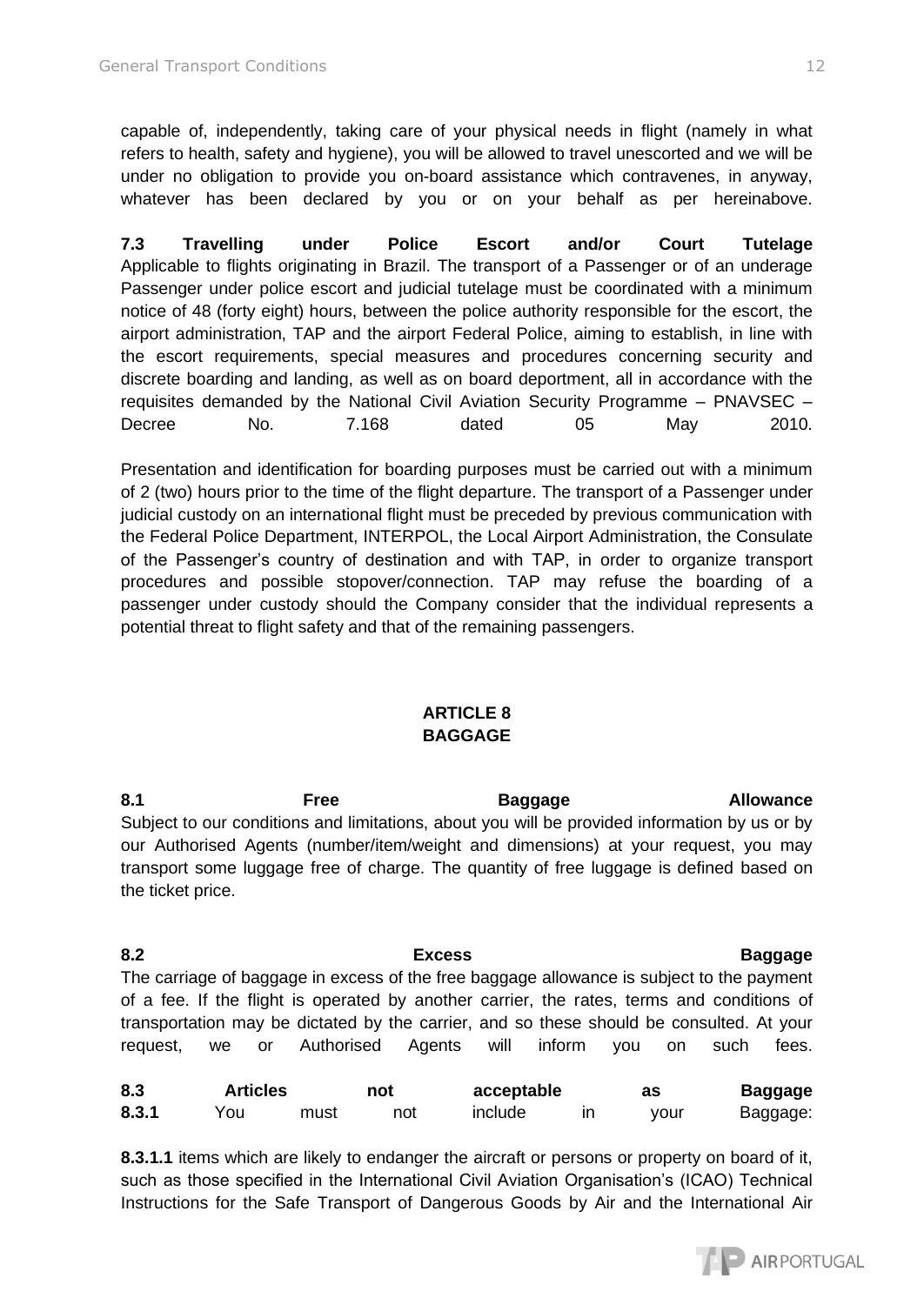Transport Association's (IATA) Dangerous Goods Regulations, and in our regulations (further information will be provided by us to you onrequest);

**8.3.1.2** items the carriage of which is forbidden by the applicable laws, regulations or orders of any State of departure or destination or we reasonably believe that may affect the safety and/or security of the aircraft or of any person on board of it;

**8.3.1.3** Items which, taking in consideration, namely the type of aircraft being used, are reasonably considered by us as unsuited for carriage, because they are dangerous or unsafe or because of their weight, size, shape, nature or because they are fragile or perishable. At your request, we will inform you on unacceptable items.

**8.3.2** Firearms, ammunitions and other weapons other than for hunting and sporting purposes are forbidden to be carried as Baggage. Firearms, ammunitions and other weapons for hunting and sporting purposes may be accepted as Checked Baggage, but, for such purpose, you shall, at the time you make your reservation/s, inform us of your intention to carry them and show us all the necessary documents. All such weapons must be unloaded, with the safety catch on and suitably packed. The carriage of ammunitions is subject to ICAO's and IATA's regulations as specified in Article 8.3.1.1 above.

**8.3.3** Weapons, such as antique firearms, swords, knives and similar items may, at our discretion, be accepted as Checked Baggage, but will not be permitted in the cabin of the aircraft.

**8.3.4** Money, jewelry, precious metals, computers, personal electronic devices, negotiable papers, securities or other valuables, glasses, contact lenses, prostheses and any type of orthopedic devices, business documents, passports and other identification documents and samples must not be included in your Checked Baggage.

**8.3.5** If, despite their carriage is forbidden or despite they are unacceptable for carriage, you include in your Baggage any items referred to in Articles 8.3.1 and 8.3.2 above, we shall not be responsible for any losses or damages relating to such items.

**8.3.6** We shall not be liable for any damages caused to your surfboard during carriage, if at the time the checked surfboard is handed over to us it is already packed by you and you don't permit our employees or agents to inspectit.

**8.4 Right to Refuse Carriage 8.4.1** Subject to Articles 8.3.2 and 8.3.3 above, we will refuse to carry as Baggage or Checked Baggage, as the case may be, the items described in Article 8.3 above and we may refuse to continue the carriage of any such items upon discovery of same.

**8.4.2** We may refuse to carry as Baggage any item reasonably considered by us as unsuited for carriage due to its size, shape, weight, content, nature or due to safety, security or operational reasons or the comfort of the other passengers. At your request, we will inform you on unacceptable items.

**8.4.3** We will refuse to accept for carriage any item that, in our reasonable opinion, is not properly and securely packed in suitable containers. At your request, we will inform you on

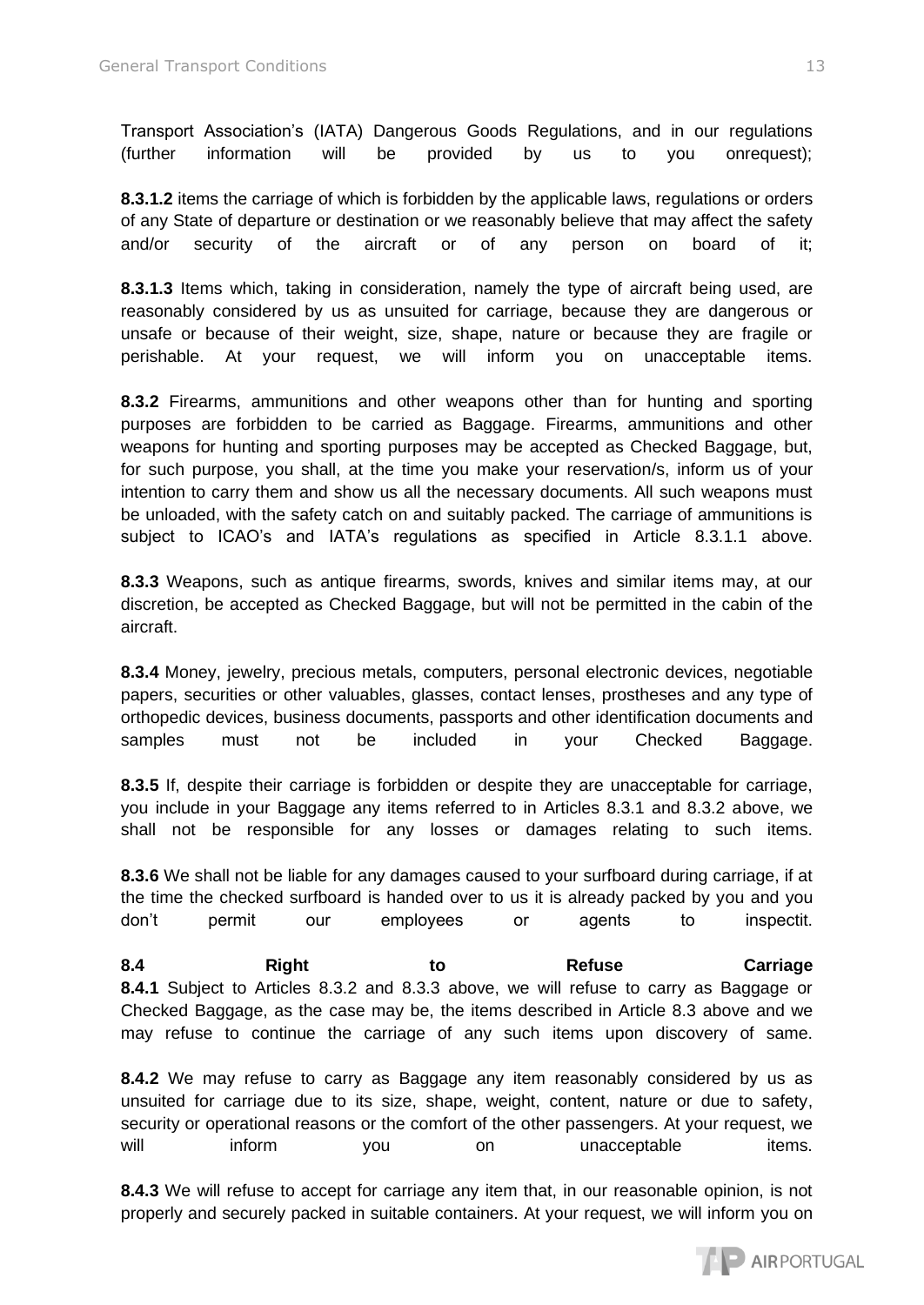| packs | and | containers | unacceptable | byus. |
|-------|-----|------------|--------------|-------|
|       |     |            |              |       |

8.5 Right **Right of Search** For reasons of safety and security, we may ask you to permit a search and/or a scan of your person and a search and/or a scan and/or X-ray of your Baggage. Notwithstanding the provided for hereinabove, your Baggage may be searched and/or scanned and/or X-rayed in your absence for the purpose of determining whether it contains any of the items described in Article 8.3.1.1 and 8.3.1.2. If you are not willing to comply with our request to permit a search and/or a scan of your person and/or a search and/or a scan and/or X- ray of your Baggage, we may refuse to carry you and/or your Baggage. In the event a search and/or a scan causes Damage to you and/or an X-ray and/or a search and/or a scan causes Damage to your Baggage, we shall not be liable for such Damages unless same are due to any fault or negligence on our part.

**8.5.1** For reasons of safety and/or security your baggage may be opened and searched, as long as there is the suspicion of containing any of the items described on the General Conditions of Carriage (Passenger and Baggage) or any other items which carriage is forbidden by any applicable law or regulation in force.

**8.5.2** Your permission to baggage searching as set forth in article 8.5.1 above is implied with the purchase of a ticket by you.

**8.5.3** Any damages occurred on your baggage as a result of a search, will be under your responsibility.

**8.5.4** If necessary search may be extended to your person and your personal belongings.

**8.6 Checked Baggage 8.6.1** Upon delivery to us of your baggage you wish to check-in, same will be under our custody and we shall issue a Baggage Identification Tag for each piece of your Checked Baggage.

**8.6.2** Each item of your Checked Baggage must have your personal identification, which will include, at at least, your name.

**8.6.3** Unless we decide for safety, security or operational reasons to carry your Checked Baggage on another flight, same will, whenever possible, be carried on the same aircraft as you. Unless applicable law requires you to be present for customs clearance, we will deliver to you your Checked Baggage carried on another flight.

# **8.7 Unchecked Baggage**

Due to legal and/or governmental requirements and requirements related with equipment, there are restrictions with regard to the transportation of the luggage you take with you into the aircraft. The number of items and/or maximum weight of the luggage varies, and so, on request , we or our Authorised Agents will give you all the necessary information. The Baggage you carry with you onto the aircraft must fit under the seat in front of you or in a storage compartment in the cabin of the aircraft. If, for any reason, such baggage cannot be storage as indicated above or if it is too heavy or if it is considered unsafe it must, if possible, be carried as checked baggage.

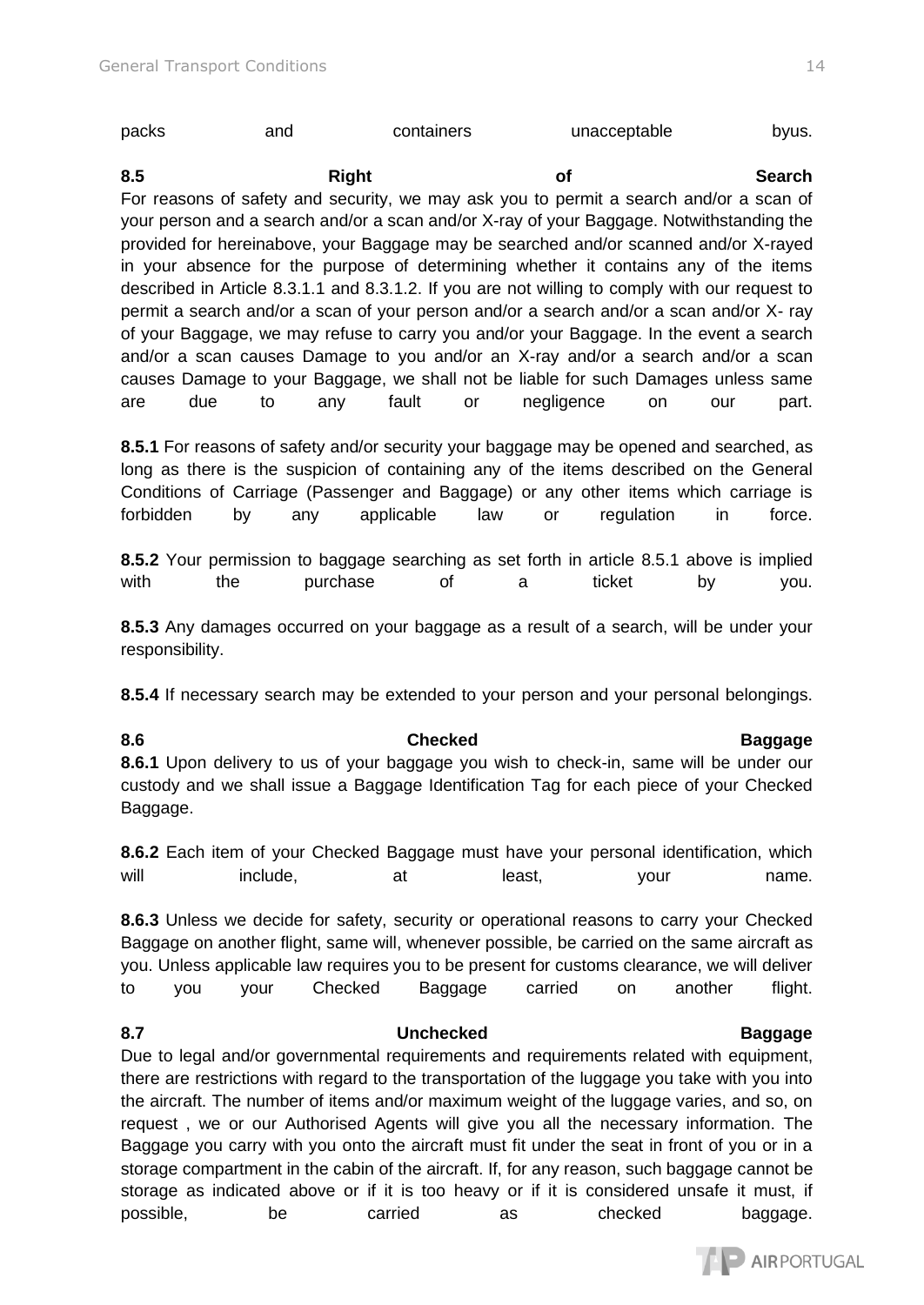**8.7.1** Items not suitable for carriage in the cargo compartment (such as delicate musical instruments) and which do not meet the requirements in Article 8.7.1 above, will only be accepted for carriage in the cabin compartment if you have given us advance notice and we have consented. As you may have to pay a separate fee for this service, please ask us or our **Authorised** Agents for details.

**8.8 Collection and Delivery of Checked Baggage 8.8.1** Subject to Article 8.6.3 above, you shall collect your Checked Baggage as soon as it is made available at your destination or Stopover. Should you not collect it within a reasonable time, we may charge you a storage fee. Should your Checked Baggage not be claimed within three (3) months from the date it is made available, we may dispose of it without any any liability to to you.

**8.8.2** Only the bearer of the Baggage Check (if one has been issued) and the Baggage Identification Tag is entitled to delivery of the Checked Baggage.

**8.8.3** If a person claiming Checked Baggage is unable to produce the Baggage Check (if one has been issued) and to identify the Baggage by means of a Baggage Identification Tag, we shall only deliver the Baggage to such person on condition that he or she establishes to our satisfaction his or her right to same.

### **8.9 Animals**

If we agree to carry your animals they will be carried as Checked Baggage and subject to the following conditions:

**8.9.1** you must ensure that the animals, such as dogs, cats, household birds and other pets, are properly crated and accompanied by valid documents, namely health and vaccination certificates, entry permits and other documents required by the Countries of exit, entry or transit, failing which they will not be accepted for carriage. Such carriage may be subject to other conditions specified by us, which will be made available to you on request;

**8.9.2** if accepted as Baggage, the animal, together with its container and food, shall not be included in your free Baggage allowance, but shall constitute excess baggage, for which you will have to pay the applicable rate;

**8.9.3** guide dogs accompanying Passengers with disabilities will be carried free of charge in addition to the normal free Baggage allowance, but their carriage is subject to the conditions specified by us and which will be available to you on request;

**8.9.4** without prejudice to the liability rules of the Convention or of other applicable law and unless we have been negligent, we shall not be responsible for injury to or loss, sickness or death of an animal which we have agreed to carry;

**8.9.5** we will have no liability in respect of any such animal not having all necessary exit, entry, health and other documents with respect to the animal's exit from, entry into or passage through any country, state or territory and the person carrying the animal must reimburse us for any fines, costs, losses or liabilities reasonably imposed on or incurred by

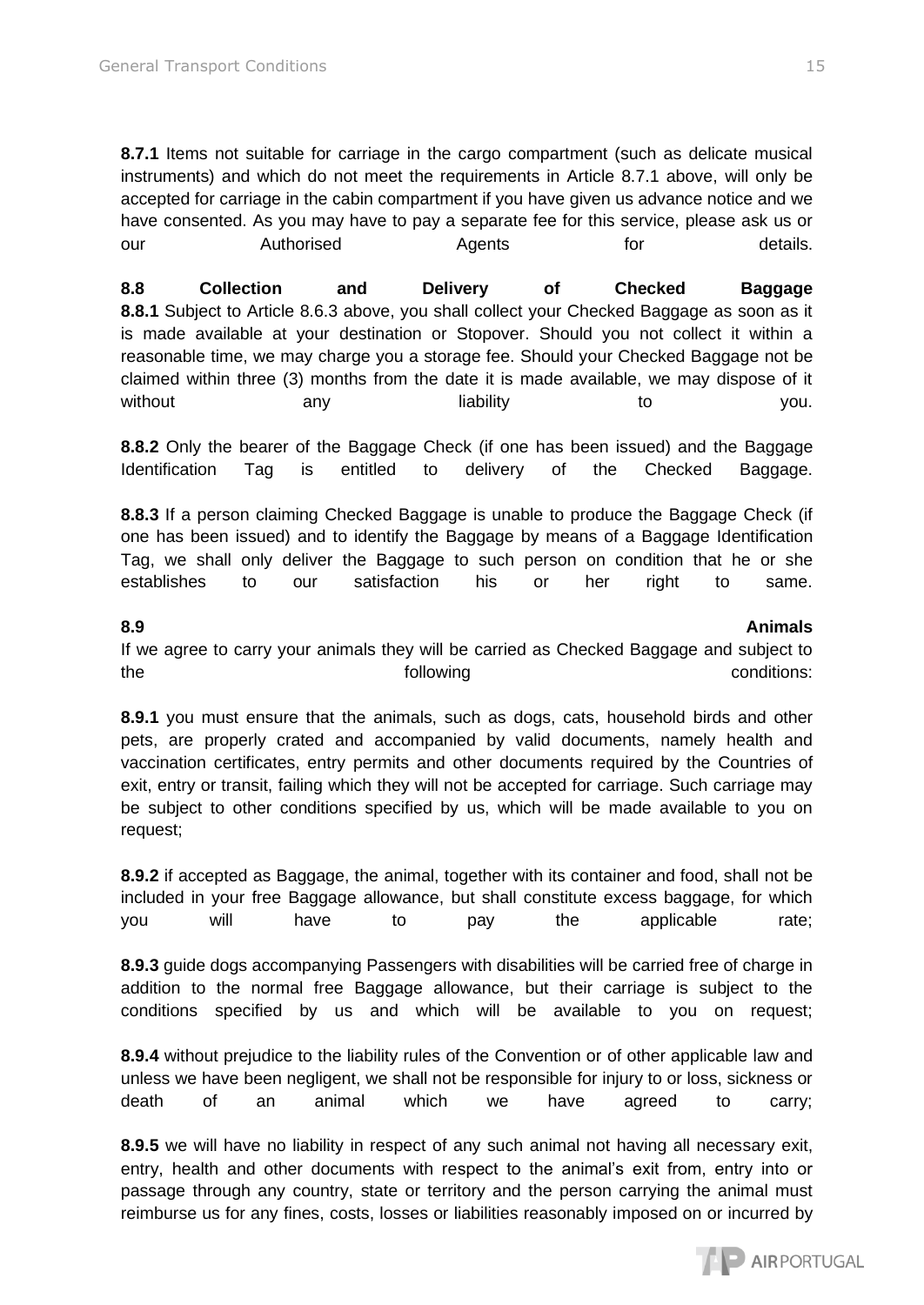us as are sult.

# **ARTICLE 9 SCHEDULES, DELAYS, CANCELLATION OF FLIGHTS**

**9.1 Schedules 9.1.1.** We will make every effort to keep to the timetables indicated on the ticket.

**9.1.2.** Failure to keep to those timetables will only occur for operational or functional reasons. We will keep you informed of any alterations provided you have provided us with a contact and the contact of the contact of the contact of the contact of the contact of the contact of the contact of the contact of the contact of the contact of the contact of the contact of the contact of the contact of

**9.2 Cancellation, Delays, Denied Boarding, Rerouting,Etc. 9.2.1** We will take all necessary measures to avoid delay in carrying you and/or your Baggage. In the exercise of such measures and in order to prevent the cancellation of a flight, we may, in exceptional circumstances, have a flight or aircraft operated on our behalf by an an alternative carrier.

**9.2.2** Without prejudice to the provided for in any applicable law, if we cancel a flight of which we are the operating carrier and for which you have a confirmed reservation and you have presented yourself at check-in as indicated to you in writing (or electronically) or, lacking such indication, up to 45 minutes before the time foreseen for the departure of such flight, we we shall offer you: **a)** your choice of (i) the reimbursement, within seven Days (in cash, by electronic bank transfer, bank order, bank check or, with your written agreement, in travel vouchers and/or other services), of the full purchase price of your Ticket for the part or parts of the journey not made and, if the flight is no longer serving any purpose in relation to your original travel plan, for the part or parts already made and, in this latter case and when applicable, a return flight (at the earliest opportunity) to your first point of departure or (ii) the rerouting, under comparable transport conditions, to your final destination, at the earliest opportunity or (iii) the rerouting, under comparable transport conditions, to your final destination, at a later date of your convenience, but subject to seats availability; and **b**) meals and refreshments in a reasonable relation to the waiting time and two telephone calls or two telexes or two fax messages or e-mails; and **c)** if the time reasonably foreseen for the departure of the rerouting flight is, at least, on the Day following the one of the scheduled departure time of the cancelled flight, we shall also offer you: (i) hotel accommodation, in cases where a stay of one or more nights or a stay additional to that intended by you becomes necessary; and (ii) transport between the airport and the place of accommodation (hotel or other); and **d)** a compensation in the amount of €250 (for all flights up to 1,500 kilometers) or of €400 (for all intra-Community flights of more than 1,500 kilometers and for all flights between 1.500 and 3.500 kilometers) or of €600 (for all flights not falling under the foregoing situations), unless (i) you have been informed of the cancellation at least two weeks before the scheduled time of departure or (ii) you have been informed of the cancellation between two weeks and seven Days before the scheduled time of departure and you have been offered rerouting allowing you to depart up to two hours before the scheduled time of

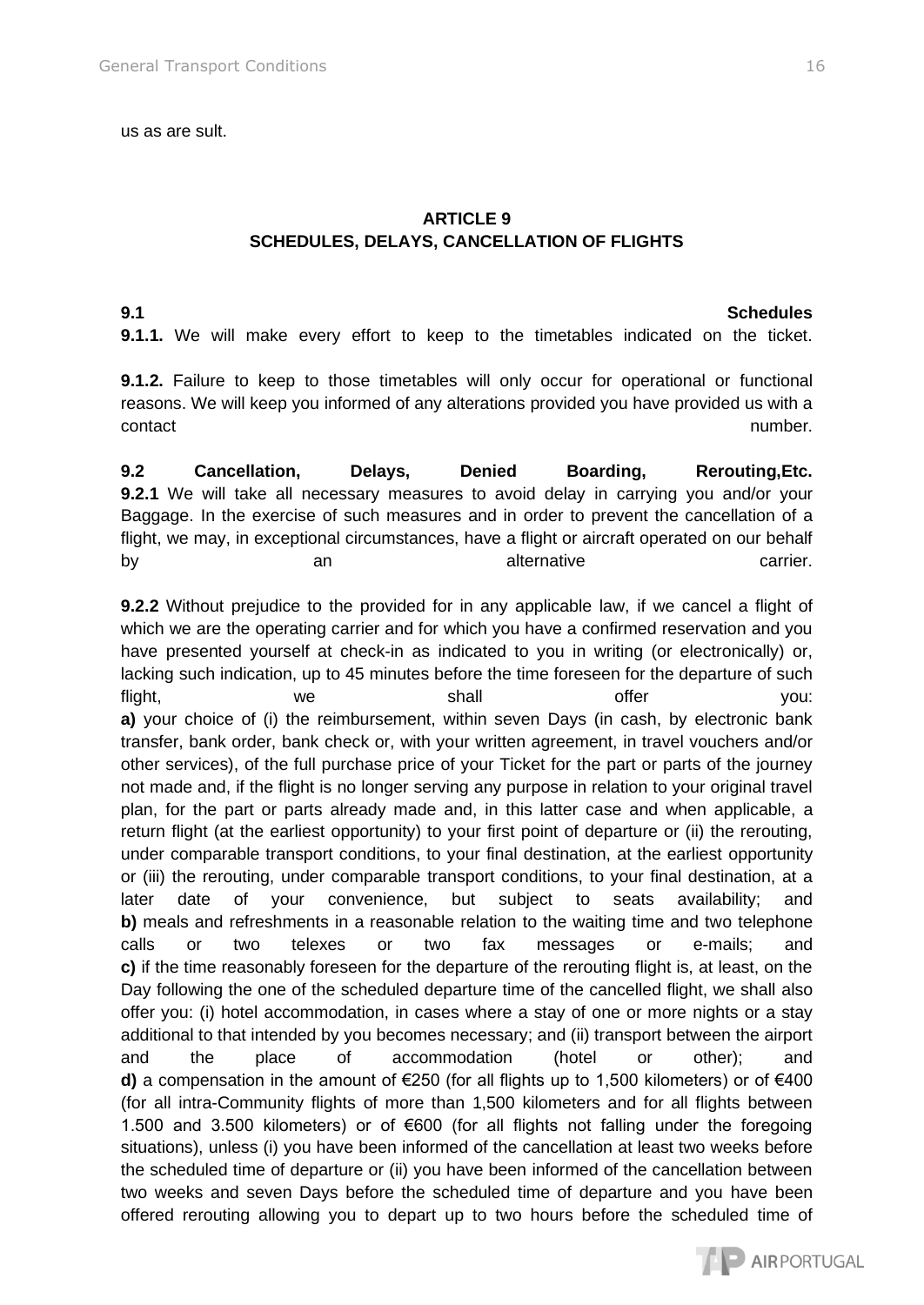departure and to reach your final destination up to four hours after the scheduled time of departure or (iii) you have been informed of the cancellation less than seven Days before the scheduled time of departure and you have been offered rerouting allowing you to depart up to one hour before the scheduled time of departure and to reach your final destination up to two hours after the scheduled time of departure or (iv) we can prove that the cancellation was caused by extraordinary circumstances (namely political instability, strikes affecting the operation, technical failures, bad weather conditions, security risks and ATM decisions) which could not have been avoided even if all reasonable measures had been taken, cases on which no compensation will be due. **Note 1:** Reimbursement as per paragraph (i) of paragraph a) of this Article 9.2.2 shall not apply if the flight to which you have been denied boarding is part of an inclusive tour and you are entitled to reimbursement under Directive 90/314/EEC. **Note 2:** The compensation foreseen in paragraph d) of this Article 9.2.2 will be reduced by 50% when the time of arrival of the alternative flight you have been offered to your final destination as per paragraphs (ii) and (iii) of paragraph a) of same Article does not exceed the scheduled time of arrival of the flight on which refusal has happened by (i) two hours (in the case of any flights up to 1,500 kilometers), (ii) three hours (in the case of any intra-Community flights of over 1,500 kilometers and in the case of any other flights between 1,500 and 3,500 kilometers) or (iii) four hours (in the case of any flights not falling under paragraphs (i) (i) or (ii)above). **Note 3:** The distances referred to in this Article 9.2.2 are measured by the great circle route method.

**9.2.3** Without prejudice to the provided for in any applicable law, whenever, in relation to a flight of which we are the operating carrier and for which you have a confirmed reservation and you have presented yourself for check-in as indicated to you in writing (or electronically) or, lacking such indication, up to 45 minutes before the time foreseen for the departure of such flight, we have reasonable grounds to foresee that same will not operate within (i) two hours or more (in the case of any flights up to 1,500 kilometers), (ii) three hours (in the case of any intra- Community flights of over 1,500 kilometers and in the case of any other flights between 1,500 and 3,500 kilometers) or (iii) four hours or more (in the case of any flights not falling under paragraphs (i) or (ii) above) from its scheduled time of departure, we shall offer you, free of charge: **a)** meals and refreshments in a reasonable relation to the waiting time and two telephone calls or two telexes or two fax messages or e-mails; and **b)** hotel accommodation, in cases where a stay of one or more nights or a stay additional to that intended by you becomes necessary and transport between the airport and the place of accommodation (hotel or other), when the reasonably foreseen departure time is, at least, on the day following the one of the previously announced departure time; and **c)** when the delay is of, at least, five hours and you decide not to travel on the delayed flight, the reimbursement, within seven Days (in cash, by electronic bank transfer, bank order, bank check or, with your written agreement, in travel vouchers and/or other services), of the full purchase price of your Ticket for the part or parts of the journey not made and, if the flight is no longer serving any purpose in relation to your original travel plan, for the part or parts of it already made and, in this latter case and when applicable, a return flight (at the earliest opportunity) to your first point of departure. **Note 1:** The distances referred to in this Article 9.2.3 are measured by the great circle route method.

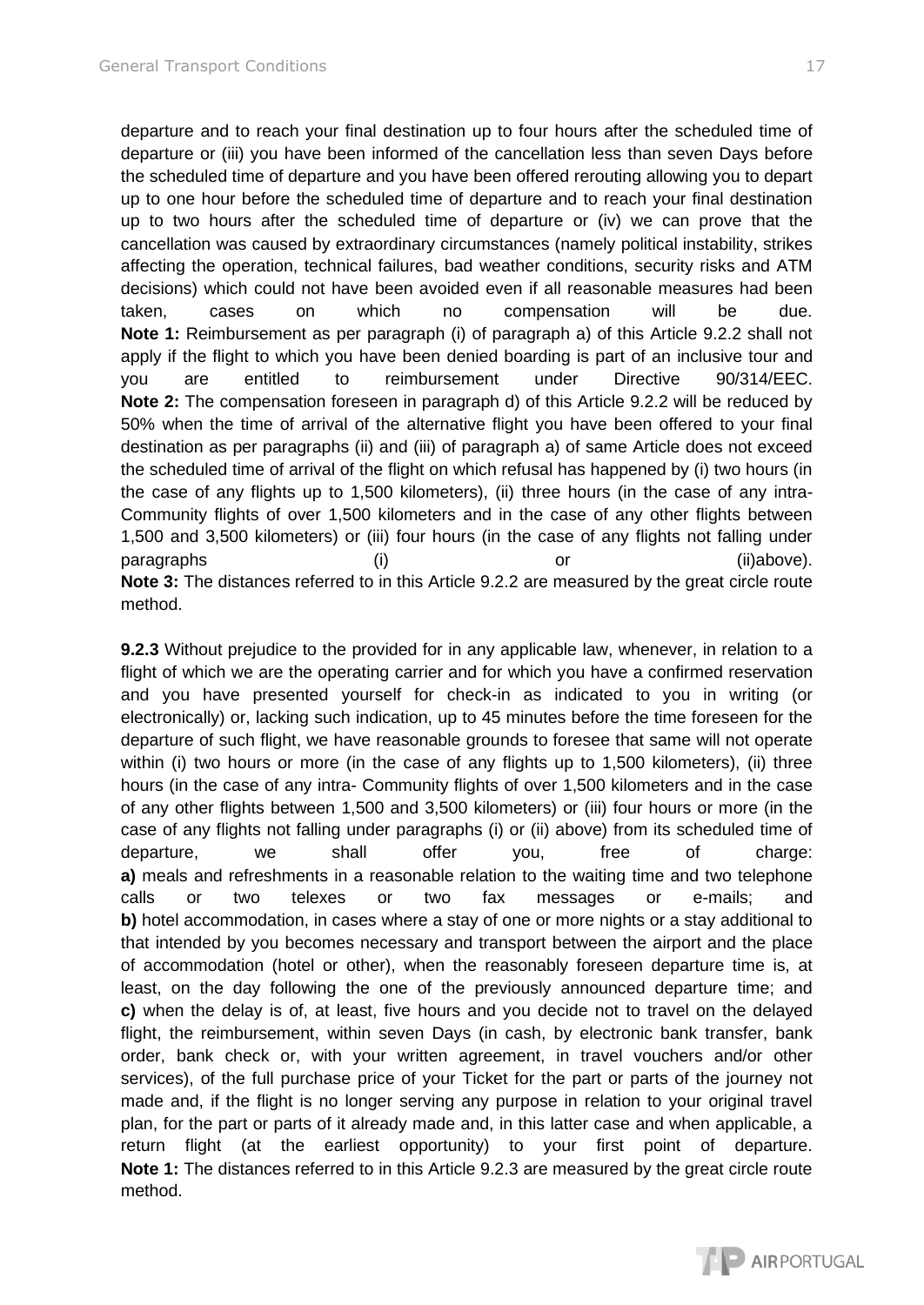**9.2.4** Without prejudice to the provided for in any applicable law, whenever, in relation to a flight of which we are the operating carrier and for which you have a confirmed reservation and you have presented yourself for check-in as indicated to you in writing (or

electronically) or, lacking such indication, up to 45 minutes before the time foreseen for the departure of such flight, you have to be denied boarding for a reason not included in Article 7.1 above and you agree with us to voluntarily surrender your reservation, we shall: **a)** immediately compensate you, in travel vouchers and/or other services, in the amount of €300 (for all flights up to 1,500 kilometers) or of €480 (for all intra-Community flights of more than 1,500 kilometers and for all other flights between 1.500 and 3.500 kilometers) or of €720 (for all flights not falling under the foregoing situations); and **b)** offer you, free of charge, your choice of: (i) the reimbursement, within seven Days (in travel vouchers and/or other services), of the full purchase price of your Ticket for the part or parts of the journey not made and, if the flight is no longer serving any purpose in relation to your original travel plan, for the part or parts of it already made and, in this latter case and when applicable, a return flight (at the earliest opportunity) to your first point of departure or (ii) the rerouting, under comparable transport conditions, to your final destination, at the earliest opportunity or (iii) the rerouting, under comparable transport conditions, to your final destination, at a later date of your convenience, but subject to seats availability; and

**c)** also offer you, free of charge, meals and refreshments in a reasonable relation to the waiting time, hotel accommodation (in cases where a stay of one or more nights or an additional stay to that intended by you becomes necessary), transport, when necessary, between the airport and the place of accommodation (hotel or other) and a phonecard. **Note 1:** The reimbursement as per paragraph (i) of paragraph b) of this Article 9.2.4 shall not be applicable if the flight on which you are denied boarding is part of an inclusive tour and you are entitled to reimbursement under Directive 90/314/EEC. **Note 2:** The distances referred to in this Article 9.2.4 are measured by the great circle route method.

**9.2.5** Without prejudice to the provided for in any applicable law, if we have to deny you boarding as foreseen in Article 9.2.4 above and you don't agree with us to voluntarily surrender your reservation, we may deny you boarding and everything foreseen in such referred Article shall be applicable with the following adaptations: (i) the amount of the compensation foreseen in respective paragraph a) thereof shall, respectively, be of €250, €400 or €600; (ii) the payment of such amount and of the reimbursement foreseen in paragraph (i) of respective paragraph b) thereof shall be in cash, by electronic bank transfer, bank order, bank check or, with your written agreement, in travel vouchers and/or other services; and (iii) instead of the phone card foreseen in paragraph c) thereof, we shall offer you two telephone calls or two telexes or two fax messages or e-mails. **Note 1:** The compensation foreseen in paragraph (i) of this Article 9.2.5 will be reduced by 50% when the time of arrival of the alternative flight you have been offered to your final destination as per paragraphs (ii) and (iii) of paragraph a) of Article 9.2.4 above does not exceed the scheduled time of arrival of the flight on which denied boarding has happened by (i) two hours (in the case of any flights up to 1,500 kilometers), (ii) three hours (in the case of any intra- Community flights of over 1,500 kilometers and in the case of any other flights between 1,500 and 3,500 kilometers) or (iii) four hours (in the case of any flights not falling under paragraphs (i) or (ii) above).

**9.2.6** Without prejudice to the provided for in any applicable law, if we don't stop at your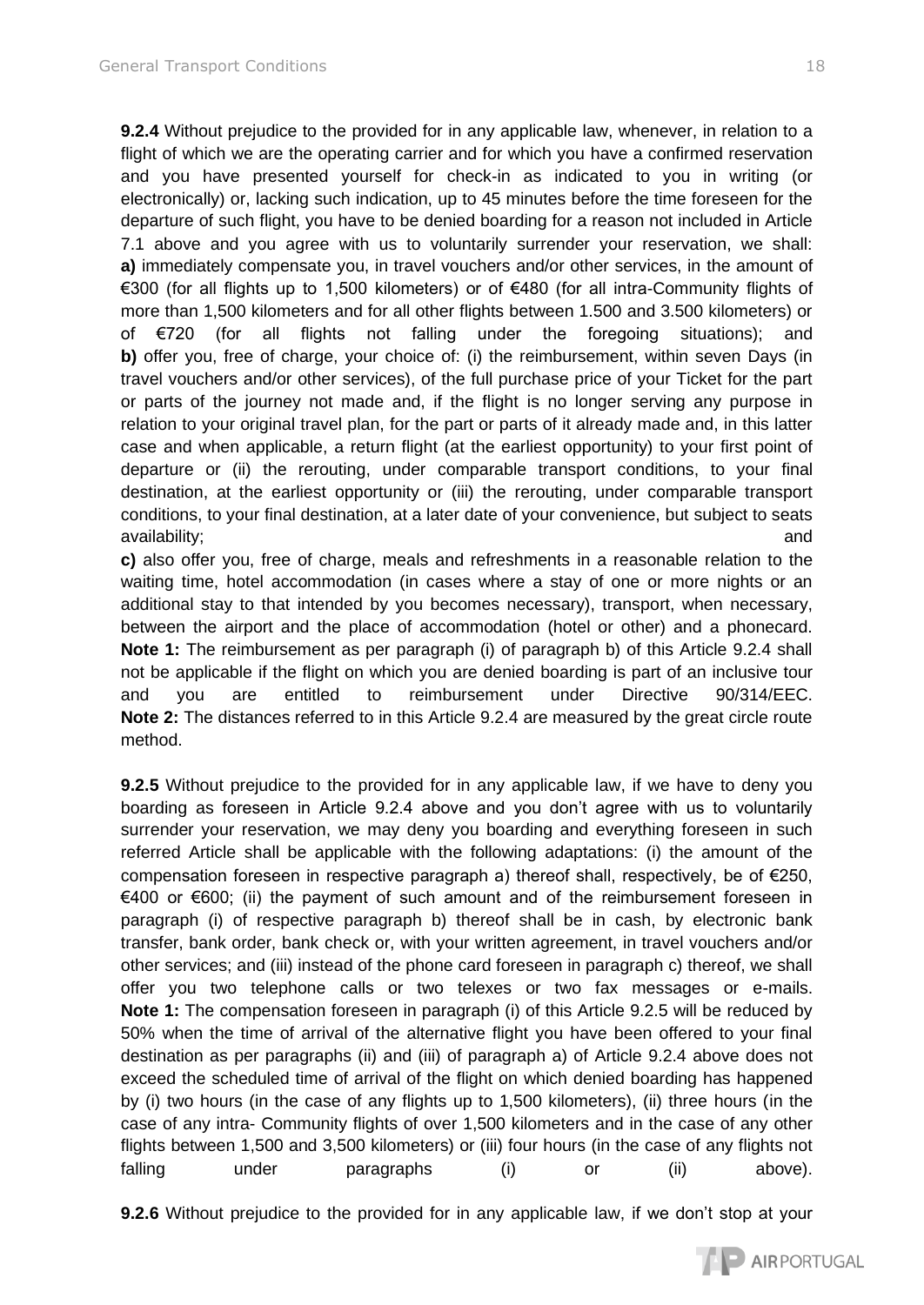destination or at any of your Agreed Stopping Places or we cause you to miss a connection flight on which you have a confirmed reservation, we shall, at your choice, take one of the following measures:

**9.2.6.1** carry you, as soon as possible and without any additional charge, in one of our foreseen services with seats available and, if necessary, we shall extend the validity of your Ticket/s; or

**9.2.6.2** change your routing within a reasonable period of time and transport you to the destination shown in your Ticket/s through our services or the services of another carrier or through another means of transportation and/or class of service we shall agree upon, in any case without any additional charge. If the fare and/or the respective taxes and/or fees and/or charges for your new route are lower than those you have paid, we shall reimburse you the the difference; or

**9.2.6.3** refund you as per the provided for in Article 10.2 below.

**9.2.7** In any of the situations referred to in Article 9.2.6 above, and save as otherwise provided for in any other applicable law or provision, the options in Articles 9.2.6.1 through 9.2.6.3 above are the only options you have and we shall have no other responsibility to you.

**9.2.8** Any Voucher/MCO issued by us for any reimbursement or payment may only be used for TAP's travels/services and only when same are provided directly by it.

**9.2.9** As soon as possible, and whether you are in the airport or aboard an affected aircraft, we shall notify you of the best available information regarding delays, cancellations and diversions.

**9.2.10** We will endeavour to provide food, water, lavatories and access to medical treatment to the Passengers on board an aircraft which is on the ground for an extended period of time and, consequently, without access to the terminal, as consistent with passengers and employees safety and security concerns, and not to keep Passengers on board in in long long delays.

**9.2.11** Without prejudice to the provided for in any applicable law, any expenses regarding meals, refreshments, telephone calls, telexes, faxes, e-mailing, accommodation and/or transportation that must be born by us as per the present Conditions or any applicable law, shall only be so born if same were made not after the third hour before the departure time of the delayed, rerouting or return flight on which the Passenger has been reserved.

# **9.3 Upgrading and Downgrading**  If we place you in a class of service higher than that shown in your Ticket, we shall not require any additional payment from you. If we place you in a class lower than that shown in your Ticket, we shall, within seven Days, reimburse you (in cash, by electronic bank transfer, bank order, bank check or, with your written agreement, in travel and/or other

services vouchers) as follows: a) 30% of the price of your Ticket - for all flights up to 1,500 kilometers;or b) 50% of the price of your Ticket - for all intra-Community flights of more than 1,500 kilometers and for all other flights between 1,500 and 3,500 kilometers; or c) 75% of

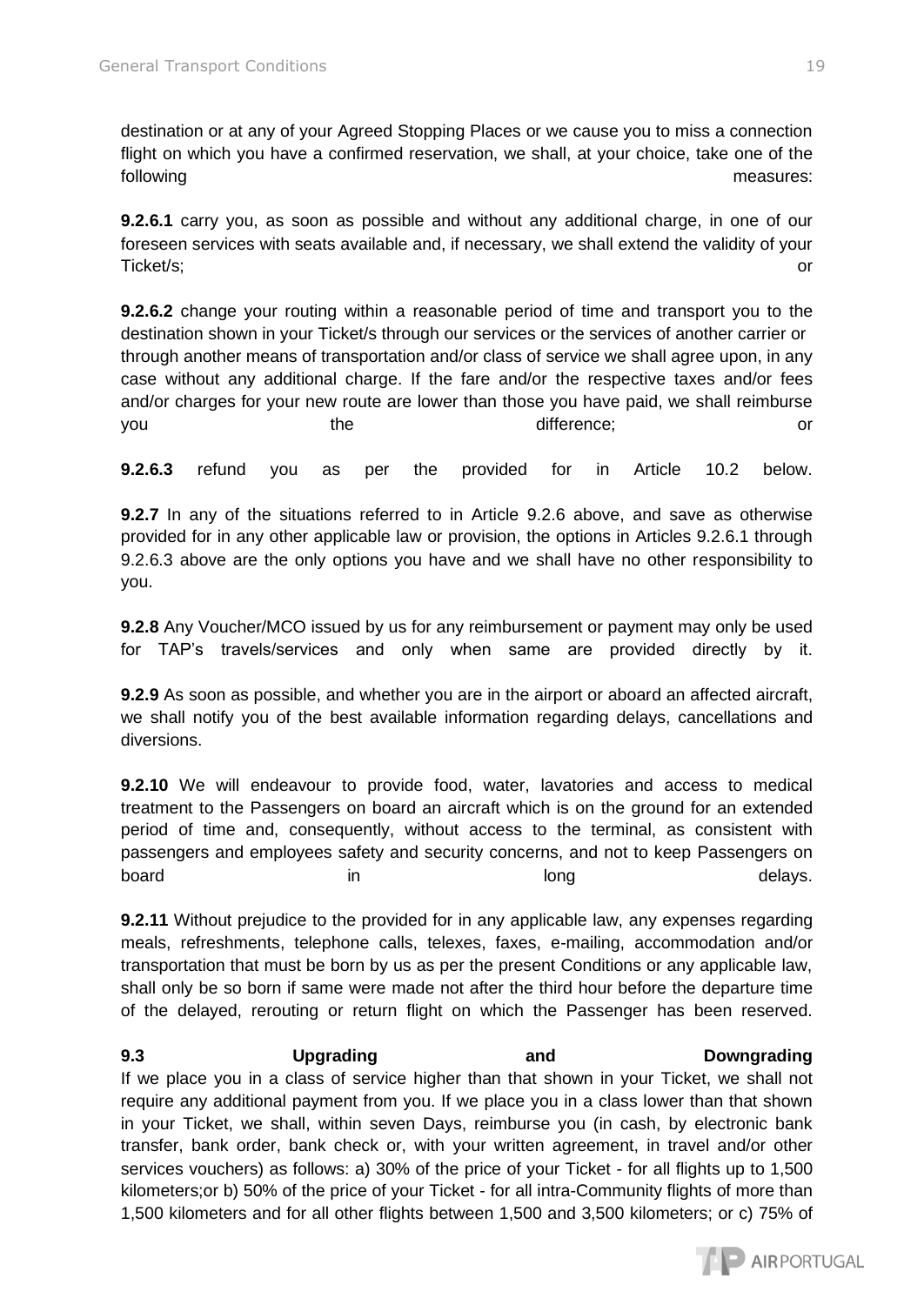the price of yourTicket - for all flights not falling under paragraphs a) and b) above.

**9.4 Several Airports**  Whenever a city or region is served by several airports and, in accordance with Articles 9.2.2, 9.2.4 and 9.2.5, we offer you a flight to an alternative airport in relation to the one you had your reservation, we shall bear the cost of your transference from such alternative airport to the airport for which you had your reservation or to a nearby destination you have agreed with us.

# **ARTICLE 10 REFUNDS**

**10.1 Refunds**  Without prejudice to the specially foreseen in these Conditions or in any applicable law and subject to our applicable fare rules or Tariffs, we will refund a Ticket or any unused portion of it and, as well, any taxes, fees and charges, as follows:

**10.1.1** save as otherwise foreseen in this Article 10, to the person designated in the Ticket or, provided it is proved that its payment has been made by another person, to such person;

**10.1.2** If a Ticket has been paid for by a person other than the Passenger designated therein and the Ticket indicates that there is a restriction on refund, we shall refund it only to the person who has paid for it or to someone designated by such person.

**10.1.3** Save in the case of a lost Ticket, refunds will only be made on surrender of the Ticket and all unused Flight Coupons.

**10.2.1** Without prejudice to the specially foreseen in these Conditions or in any applicable law, if we fail to stop at your destination or at any of your Agreed Stopping Places, if we cause you to miss a connection flight on which you have a confirmed reservation or if we refuse to carry you because a banning notice is in force against you, the amount of the refund be: the shall be: the shall be:

**10.2.1.1** if no portion of your Ticket/s has been used - an amount equal to the fare paid plus, subject to applicable law, the taxes, fees and charges paid;

**10.2.1.2** if a portion of your Ticket/s has been used - the amount of the refund will not be lower than the difference between the fare paid and the fare applicable fare to the travel between the points for which your Ticket/s has/have been used. Subject to any applicable law, the amount of taxes, fees and charges paid and to be paid will be taken in consideration.

**10.3 CONFIDENTIAL CONSTRUCTE VOLUME VIOLUTE VIOLUTE AT A REFUNDS** Refunds **Refunds 10.3.1** If you are entitled to a refund of your Ticket for reasons other than those specially foreseen in Articles 9.2.2, 9.2.3 and 9.2.4 above or indicated in Article 10.2.1 above, the

### **10.2 Involuntary Refunds Refunds**

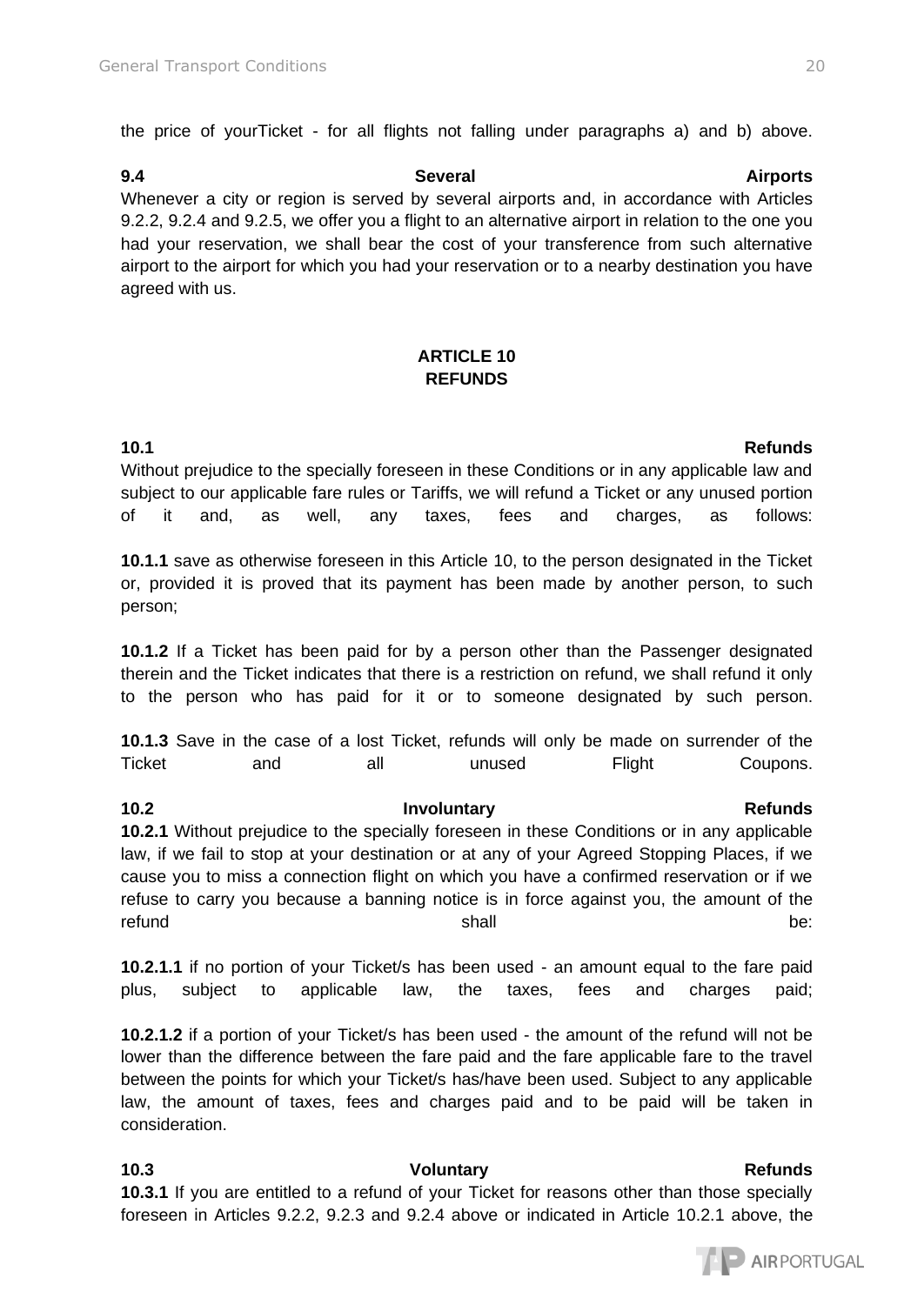| amount | the | refund | shall | be: |
|--------|-----|--------|-------|-----|
|        |     |        |       |     |

**10.3.1.1** if no portion of your Ticket/s has been used - an amount equal to the fare paid, less any reasonable service or cancellation fees, plus, subject to any applicable law, any taxes, taxes, thes and charges paid;

**10.3.1.2** if a portion of your Ticket/s has been used - the amount of the refund will be equal to the difference between the fare paid and the fare applicable to the travel to the places for which your Ticket/s has/have been used, less any reasonable service or cancellation fees, plus, subject to any applicable law, the amount of taxes, fees and charges.

**10.4 Refunding Lost Tickets 10.4.1** If you lose your/s Ticket/s or a portion of it/them, and provided that you furnish us satisfactory proof of the loss and that you pay us a reasonable administrative fee, we shall refund you as soon as possible after the expiration of the validity period of your Ticket/s, on condition that: the condition of the condition of the condition of the condition of the condition of the condition

**10.4.1.1** the lost Ticket/s or the lost portion of it/them has/have not been used, has/have not been previously refunded or replaced (except where such use, refund or replacement have resulted from our own negligence); and

**10.4.1.2** the person to whom the refund is made undertakes, in such form as we may require, to give back to us the amount refunded in the event of fraud and/or to the extent that your lost Ticket/s or the lost portion of it/them has/have been used (except if such fraud or use have resulted from our own negligence).

**10.4.2** If we or our Authorised Agent lose your Ticket/s or a portion of it/them, the loss shall be **be a set our be our contract our contract our** contract our contract our contract our contract our contract o

**10.5 Right to Refuse Refunds 10.5.1** Without prejudice to the provided for in any applicable law, we may refuse to refund a Ticket when the request has been made after the expiration of respective validity period.

**10.5.2** Unless you establish to our satisfaction that you have permission to remain in a certain country or that you will depart from that country on another carrier or means of transportation, we may refuse to refund the Ticket that has been presented, to us or to Government officials of that country, as evidence of the intention to depart from such country.

### **10.6 Currency**

We reserve the right to make a refund in the same manner and the same currency used to pay **for** the settlement of the settlement of the settlement of the settlement of the settlement of the settlement of the settlement of the settlement of the settlement of the settlement of the settlement of the settlement

**10.7 By Whom are Tickets Refundable**  Only the carrier that has originally issued the Ticket/s or a duly authorised agent of its may make voluntary voluntary compared the refunds.

10.8 Time **Periods** for Refunds Subject to all the previously provided for in this Article 10 and without prejudice to the

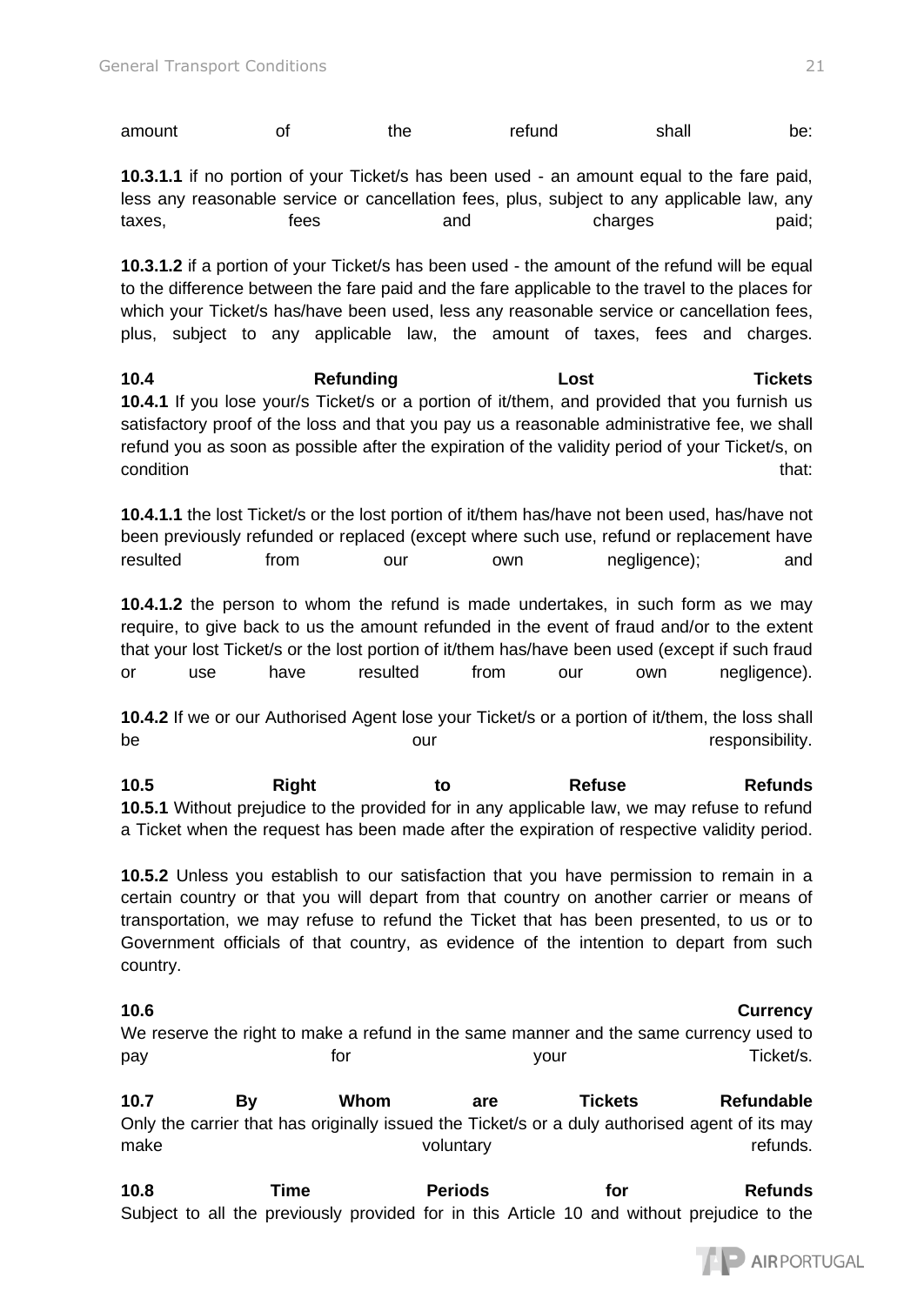specially foreseen in these Conditions, if you are entitled to the refund of a Ticket purchased directly from us, we shall refund it to you within seven (7) business days, if it has been purchased with a credit card, or within twenty (20) business days, if it has been purchased with cash or a bank check.

**10.8.1** If your Ticket/s is/are non-refundable and it/they has/have not been used, we shall, subject to the applicable law, reimburse you of the taxes, fees and charges collected with the fare and shown therein. Such refund will be made on the same conditions, namely of time limits, as referred to in Article 10.8 above.

### **ARTICLE 11 CONDUCT ABOARD AIRCRAFT**

### **11.1 General**

If, in our reasonable opinion, we consider that your conduct onboard is capable of endangering the aircraft or any person or property on board of it or of preventing the crew from performing their duties or that you don't comply with the instructions of the crew, namely those regarding smoking and the consumption of alcohol or drugs, or that you behave in a manner that may cause discomfort, inconvenience, damage or injury to other passengers or the crew, we may take the measures that we reasonably consider necessary to prevent the continuation of such situations, namely to arrest and/or to disembark you. You may be prosecuted for violating the law on board the aircraft, namely for crimes. In case of disembarkation, you may be refused onward carriage at any point. If, as a result of any of the above referred situations, we disembark you and/or divert the aircraft, you must pay us all the reasonable costs related to such disembarkation and/or diversion.

### **11.2 Electronic Devices**  For safety reasons, we may forbid or limit the use, aboard the aircraft, of electronic equipment, namely cellular telephones, laptop computers, portable recorders and radios, CD players, electronic games or transmitting devices (such as radio controlled toys and

walkie- talkies). The use of hearing aids and heart pacemakers is permitted.

# **ARTICLE 12 ADDITIONAL SERVICES**

**12.1 By Third Parties**  If we ask a third party to provide you with any services other than air transport or if we issue a ticket or a voucher relating to transportation (other than air travel), or services such as transfers by bus or train, hotel or similar bookings or self-drive car hire, promoted and advertised at [www.flytap.com,](http://www.flytap.com/) such services will be provided by that third party, and we will act solely as your agent (agent of the passenger). The terms and conditions applicable to the service provided by this third party will be in force. We shall not be responsible for the performance of these service providers or for any other reason related with the provision of

AIRPORTUGAL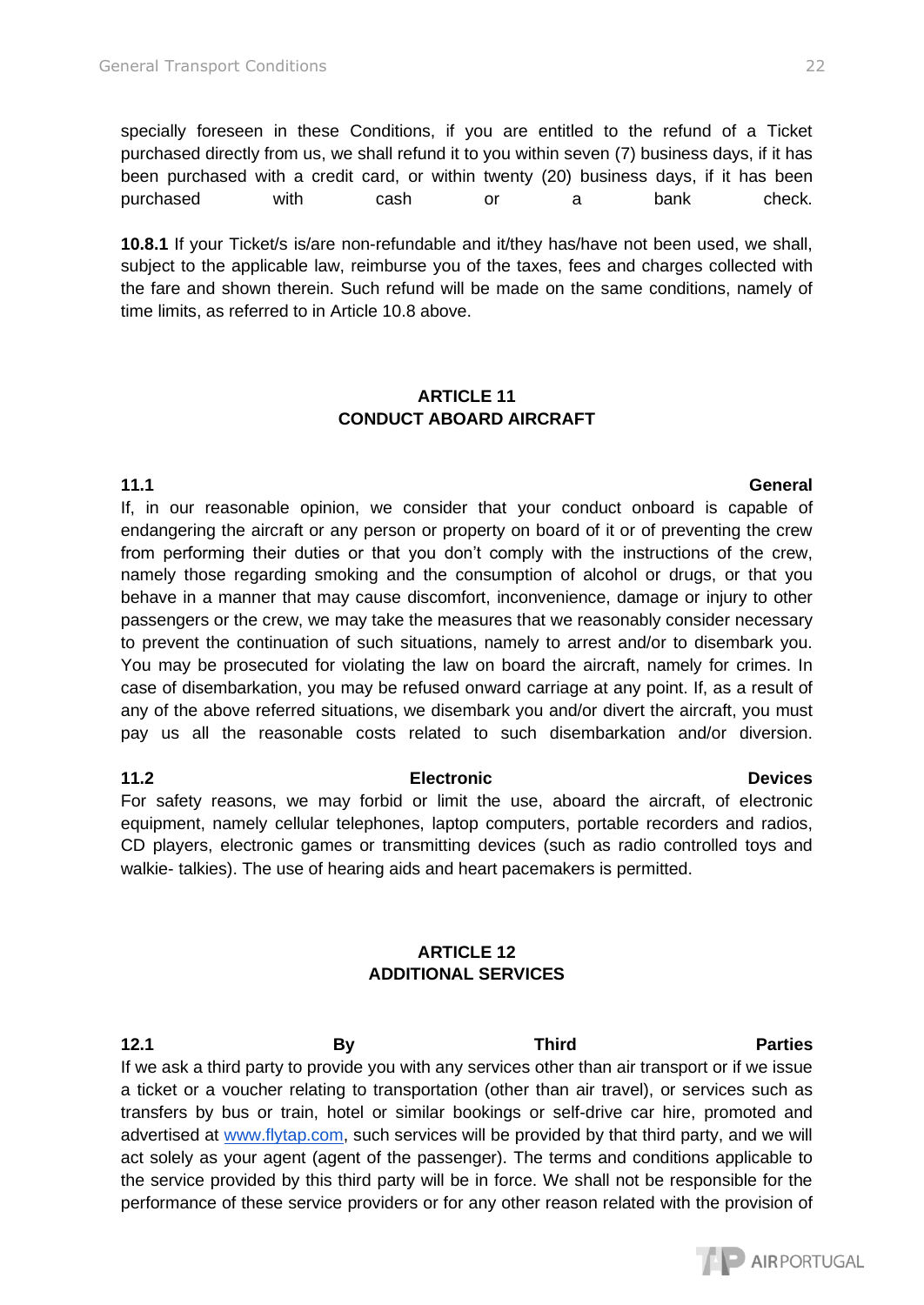such services and, in particular, for delays, cancellations or incorrect information disclosed by them.

If, after selecting and paying for a service, you book additional travel services for your trip or holiday through our website, you will not benefit from the rights applicable to package travel within the meaning of **(EU) Directive 2015/2302 of the European Parliament and of the Council of November 25, 2015, on package travel and linked travel arrangements, amending Regulation (EC) no 2006/2004 and Directive 2011/83/EU of the European Parliament and of the Council and repealing Council Directive 90/314/EEC. [Visit site.](https://eur-lex.europa.eu/legal-content/PT/TXT/PDF/?uri=CELEX:32015L2302&from=EL)** 

Therefore, we will not be responsible for the proper performance of those additional travel services. In the event of problems, you should contact the service provider concerned. However, should you book additional travel services during your visit to our booking website, the travel services will form part of a linked travel arrangement. In this case, as required by EU law, TAP has protection to refund payments made to it for services not rendered, in the event of our insolvency and, if necessary, for your repatriation. This protection does not cover refund in the event of the insolvency of the service provider concerned.

**Protection against possible insolvency is provided to TAP by International Passenger Protection Limited (IPP). You can contact this entity or, if applicable, the Food and Economic Safety Authority (Rua Rodrigo da Fonseca, 73, Lisbon, 1269-274, telephone: +351 217983600, fax: +351 217983654, fax: [correio.asae@asae.pt\)](mailto:correio.asae@asae.pt), if the services contracted to TAP were not provided in the event of possible insolvency of TAP. Note: Protection in the event of insolvency does not cover contracts concluded with third parties other than TAP that can be executed in the case of our possible insolvency. (EU) Directive 2015/2302 transposed into national law. [Visit site.](https://eur-lex.europa.eu/legal-content/PT/TXT/PDF/?uri=CELEX:32015L2302&from=EL)** 

If you book additional travel services for your trip or your holiday through our website you will not benefit from the rights applicable to package travel referred to in Directive (EU) 2015/2302. Therefore, we will not be responsible for the proper performance of those additional travel services. In the event of problems, you should contact the service provider concerned. However, should you book additional travel services through our website within 24 (twenty-four) hours of receiving confirmation of the booking by TAP, those travel services will constitute a linked travel arrangement. In this case, as required by EU law, TAP has protection to refund the payments made to it for services not rendered, in the event of our insolvency and, if necessary, for your repatriation. This protection does not cover refund in the event of the insolvency of the service provider concerned.

**(EU) Directive 2015/2302 transposed into national law. [Visit site.](https://eur-lex.europa.eu/legal-content/PT/TXT/PDF/?uri=CELEX:32015L2302&from=EL)**

**12.2 Surface Transportation** In the case we are also providing you surface transportation, same may be subject to other conditions. Such conditions will be made available to you upon request.

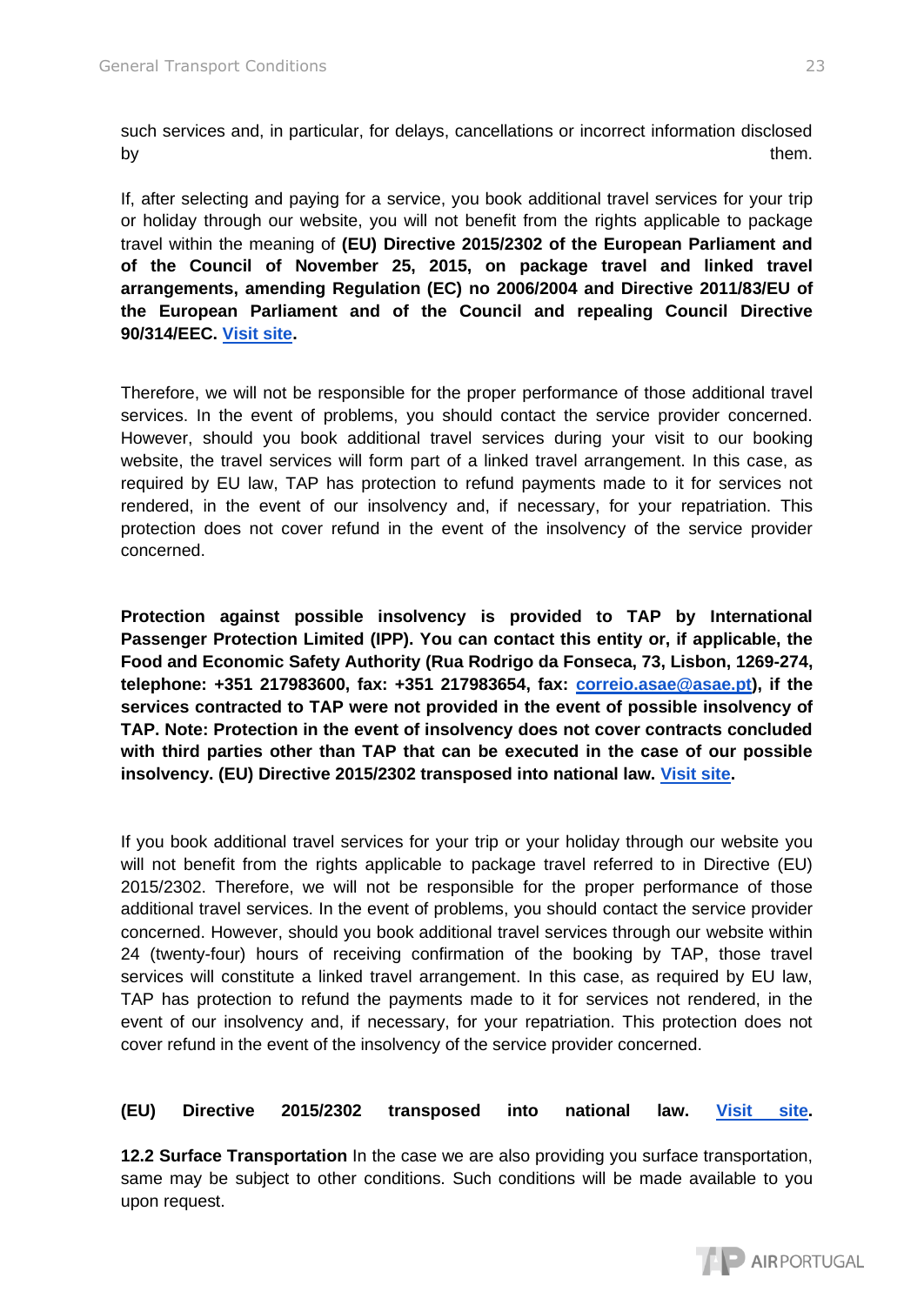### **ARTICLE 13 ADMINISTRATIVE FORMALITIES**

**13.1.1** You are responsible for obtaining all the required travel documents and visas and for complying with all regulations, laws, decisions, demands, travel requirements and rules or instructions of the countries from or into which you will fly or through which you will transit. We shall not be liable to any Passenger for any consequences arising from the fact that he/she doesn't have the documents or visas referred to in Article 13.1.1 above or that he/she doesn't comply with all regulations, laws, decisions, demands, travel requirements and rules or instructions referred to in same Article.

Prior to travel, you must present us all the documents, of exit, of transit, of entry, of health and other documents required by law, regulation, decision or other rules of the involved countries, you shall allow us to make and retain copies thereof and, if so requested, you shall deposit your passport or equivalent travel document with a member of the crew of the aircraft until the end of the flight. We reserve the right to refuse you carriage if you don't comply with such requirements or if your travel documents appear not to be in order.

**13.3 Refusal of Entry**  If you are denied entry into a country, you will be responsible for the payment of any fine, penalty, sanction or charge imposed on us by any governmental agency of the involved country, for the payment of any detention costs that may be imposed on us, for the payment of any costs that we may reasonably pay or agree to pay and for the cost of transporting you from such country. The amount collected for your carriage until the point where you have been denied entry shall not be refunded byus.

**13.4 Passenger's Responsibility for Fines, Detention Costs,Etc.**  If we have to pay any fine, penalty, fee, charge, sanction or costs or to incur any expense, by reason of your failure to comply with laws, regulations, decisions, demands or other travel requirements of the involved countries or of your non presentation of the necessary documents, you must, on demand, reimburse us of any amount so paid or expend. Any value of any unused carriage on your Ticket and/or any funds of yours in our possession, may be taken into consideration by us towards such reimbursement.

**13.5 Customs Inspection**  If required, you shall be present at the inspection of your Baggage by customs or other Government officials. We shall not be liable to you for any losses or damages that you may suffer in the course of such inspection or due to your non presence at same.

### **13.6 Security Inspection**  You shall submit and you shall allow your Baggage to be submitted to any security checks by us or by officers of Governments, airports or Carriers.

# **13.1 General**

# **13.2 Travel Documents**

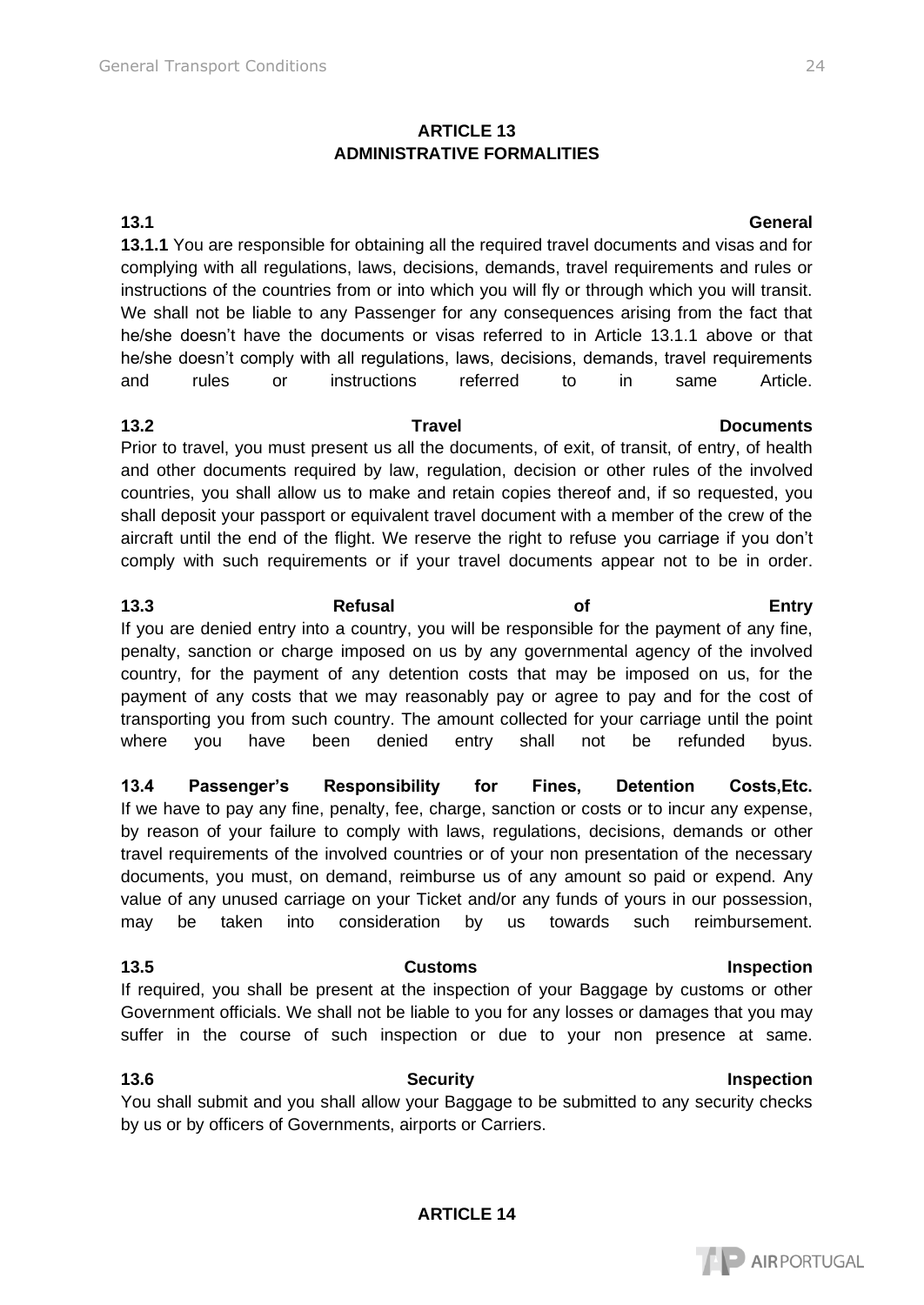# **SUCCESSIVE CARRIERS**

Carriage to be performed by us and other Carriers under one Ticket or a Conjunction Ticket is regarded as a single operation for the purposes of the Convention. However, your attention is drawn to Article 15.1.11 below.

# **ARTICLE 15 LIABILITY FOR DAMAGE**

The liability of TAP AIR PORTUGAL and of each Carrier involved in your journey will be determined in accordance with respective Conditions of Carriage. Our liability provisions are the following ones: Unless otherwise provided for herein, international carriage, as defined in the Convention, is subject to the liability rules of the Convention.

**15.1.1** Our liability for Damages in the event of death, wounding or other bodily injury suffered by a Passenger and caused by an accident is not subject to any financial limit, be it defined by law, convention or contract.

**15.1.1.1** The obligation of insurance set out in Article 7 of Regulation (EEC) Nr 2407/92 of the Council, of July 23, 1992, shall be understood as requiring that we shall be insured up to the limit of our liability set out in Article 15.1.2.2 below and after that up to a reasonable level.

**15.1.1.2** For any Damages up to the sum of **128,821** SDRs, we shall not exclude or limit our liability by proving that we and our agents have taken all necessary measures to avoid the Damage or that it was impossible for us or our agents to take such measures.

**15.1.1.3** Except when the Montreal Convention is applicable, the provided for in Article 15.1.2.2 above shall not be applicable to claims which, however asserted, are made by public insurance or similar entities (except if such entities are from the United States of America). Such claims shall be subject to the limit specified in the Convention and to all defences therein. The foreseen therein therein.

**15.1.2.4** Notwithstanding the provided for in Article 15.1.2.2 above, if we prove that the Damage was caused or contributed to by the negligence of the injured or deceased Passenger, we may be wholly or partly exonerated from our liability in accordance with applicable law. In the contract of the contract of the contract of the contract of the contract of the contract of the contract of the contract of the contract of the contract of the contract of the contract of the contrac

**15.1.2.5** We shall, without delay and in any event not later than fifteen (15) Days after the identity of the natural person entitled to compensation has been established, make to same the advance payments necessary to meet his/her immediate economical needs on a basis proportionate to the hardship suffered.

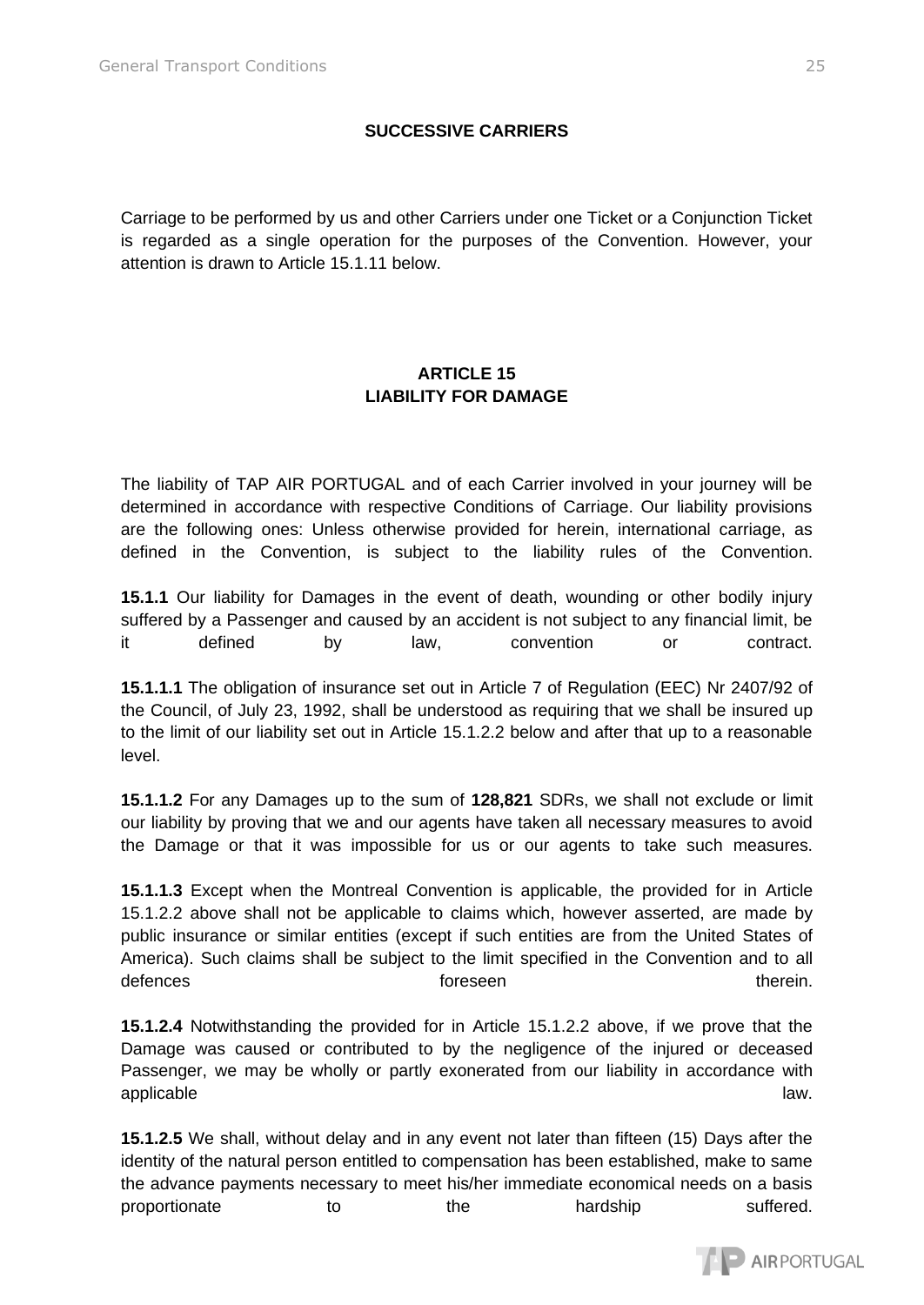**15.1.2.6** Without prejudice to the provided for in Article 15.1.2.5 above, the advance payments shall not, in the event of death, be lower than the equivalent in Euros to 16,000 SDRs **SDRs** per per per Passenger.

**15.1.2.7** The fact that we make an advance payment shall not mean any recognition of liability us. Notice that the by the by the contract of the contract of the contract of the contract of the co

**15.1.2.8** Except in the cases described in Article 15.1.2.4 above or in circumstances where it is subsequently proved that the Damage was caused or contributed to by the negligence of the person who received the advance payment or that such person was not the person entitled to compensation, an advance payment made as per Article 15.1.2.5 above shall not be reimbursable.

**15.1.3** Without prejudice to the provided for in Article 9 above or in any applicable law, unless we prove that we or our employees or agents have taken all the measures that could reasonably be required to prevent the Damage or that it was impossible, to us or to them, to take such measures, in which case we shall not liable, our responsibility for damages caused by delay in the carriage of persons is limited to the equivalent in Euros to **5,346** SDR's per Passenger.

**15.1.4** Our liability for damage to and for delay of Baggage is, as per the Convention, subject to limits, which shall not be applied if you prove that the damage or the delay has resulted from an act or omission by us or by our employees or agents done (i) with the intention of causing a damage or (ii) recklessly and with knowledge that damage would probably result.

**15.1.5** In most cases, the Warsaw Convention as amended establishes a liability limit of **17**  SDRs per kilogram of Checked Baggage and a liability limit of 332 SDRs for all the Unchecked Baggage of a Passenger. However, whenever the Montreal Convention is applicable, our liability as to the carriage of Baggage is limited to the equivalent in Euros to the amount of **1**,**288** SDRs per each Passenger, in the case of destruction, loss, damage or delay. If, at the time you deliver your Baggage for check- in, you declare, in writing, a higher value, under a special declaration of value subject to an additional fee, our liability shall be limited to such higher declared value. If any applicable law establishes different limits, such limits shall be applicable.

**15.1.6** If the weight of your Checked Baggage is not recorded on your Baggage Check, we will presume that same is not higher than the amount of the free Baggage allowance for the class of service recorded on yourTicket.

**15.1.7** We shall neither be liable for any illness, injury or disability, namely death, attributable to your physical conditions nor for the aggravation of same nor for any Damage caused by by your caused Baggage.

**15.1.8** Any Damage caused by your Baggage to others or to others' property, namely ours, will will be be your your liability.

**15.1.9** We shall not in any way be liable for Damage relating to items that you must not

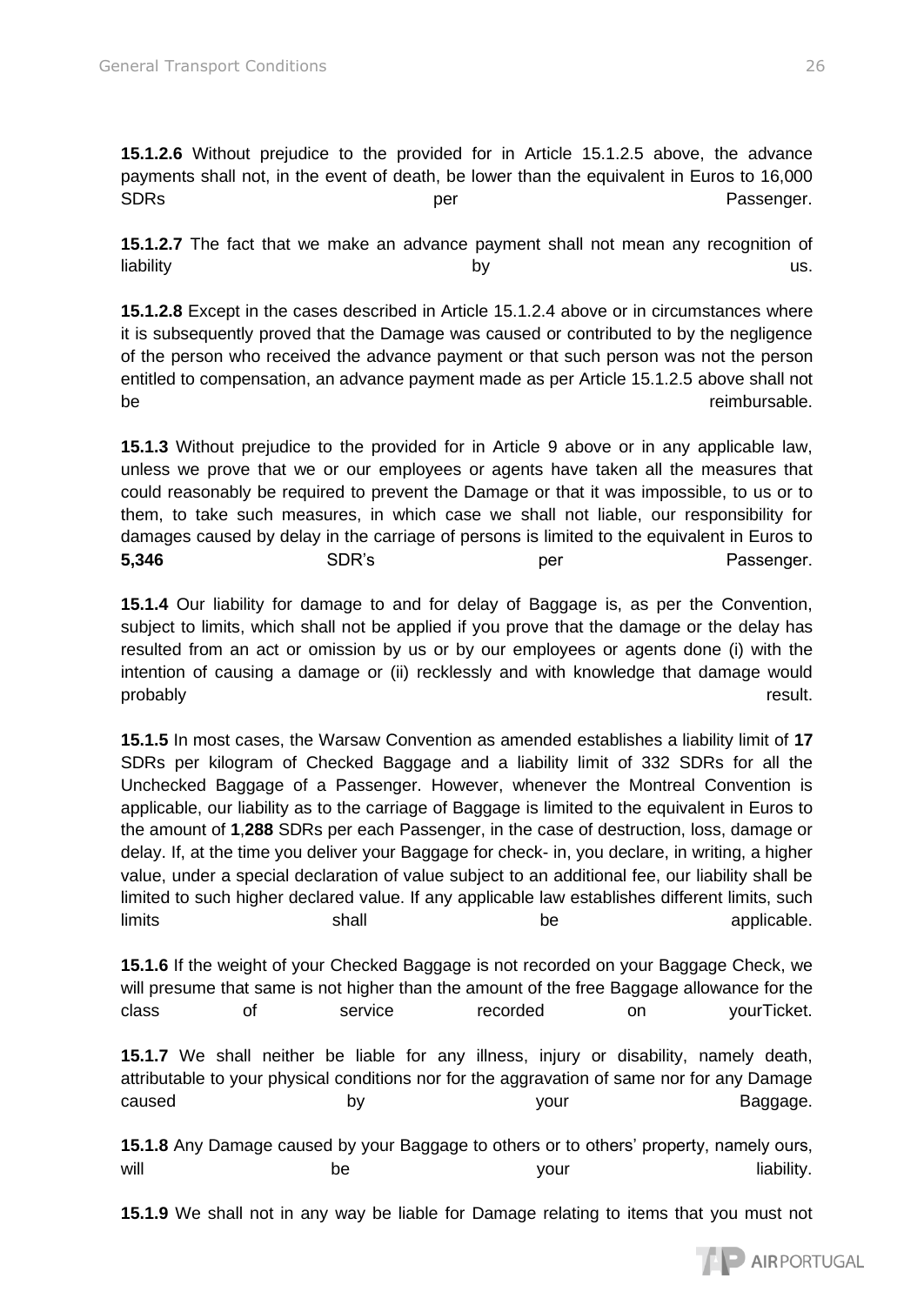include in your Baggage as per Article 8.3 above, which items include fragile, perishable and valuable items (such as money, jewelry, precious metals, computers, personal electronic devices, shares certificates, bonds and other valuable documents), business or academic documents, passports and other identification documents.

**15.1.10** Any liability we may have will be excluded or reduced in the case that we prove that it was a negligent act or omission on your part that has, respectively, caused it or contributed to to the internal contributed to the internal contributed it.

**15.1.11** Without prejudice to the provided for in any applicable law, we shall only be liable for Damage occurring during carriage on a flight or flight segment where our Airline Designator Code appears in the carrier box of the Ticket for such flight or flight segment. If we issue one or more Tickets or if we check baggage for carriage by any other carrier, we shall only do so as agent for such other carrier, but you may, nevertheless, present a claim to the first or the last carrier.

**15.1.12** We shall not be liable for any Damage arising from our compliance with applicable laws and/or governmental rules and regulations or from your failure to comply with same.

**15.1.13** Unless otherwise expressly provided for in these Conditions or in any applicable law, we shall only be liable, in accordance with the Convention or other applicable law, for recoverable compensatory damages relating to proven losses and costs.

**15.1.14** The contract of carriage, namely these Conditions and the exclusions or limitations of liability, applies to our Authorised Agents, employees, agents, representatives and directors to the same extent as they apply to us. The total amount recoverable from us and from such Authorised Agents, servants, employees, agents, representatives and directors shall not exceed the amount of our own liability, if any.

**15.1.15** Unless otherwise expressly provided for in these Conditions, nothing in same shall imply the waiving of any exclusion or limitation of our liability under the Convention or other applicable laws.

# **ARTICLE 16 CLAIMS AND ACTIONS**

**16.1 Claims concerning Baggage 16.1.1** Unless you prove otherwise, the acceptance of Checked Baggage by the bearer of the Baggage Check without complaint at that time is sufficient evidence that the Checked Baggage has been delivered to him/her in good conditions and in accordance with the contract contract contract contract contract contract contract contract contract contract contract contract contract contract contract contract contract contract contract contract contract contract contract contract contra

**16.1.2** If you wish to file a claim with us for damages to Checked Baggage, you must do so immediately after you discover the damages and, no later than seven (7) Days from the date of acceptance. If you wish to file a claim with us for delay of Baggage, you must do so

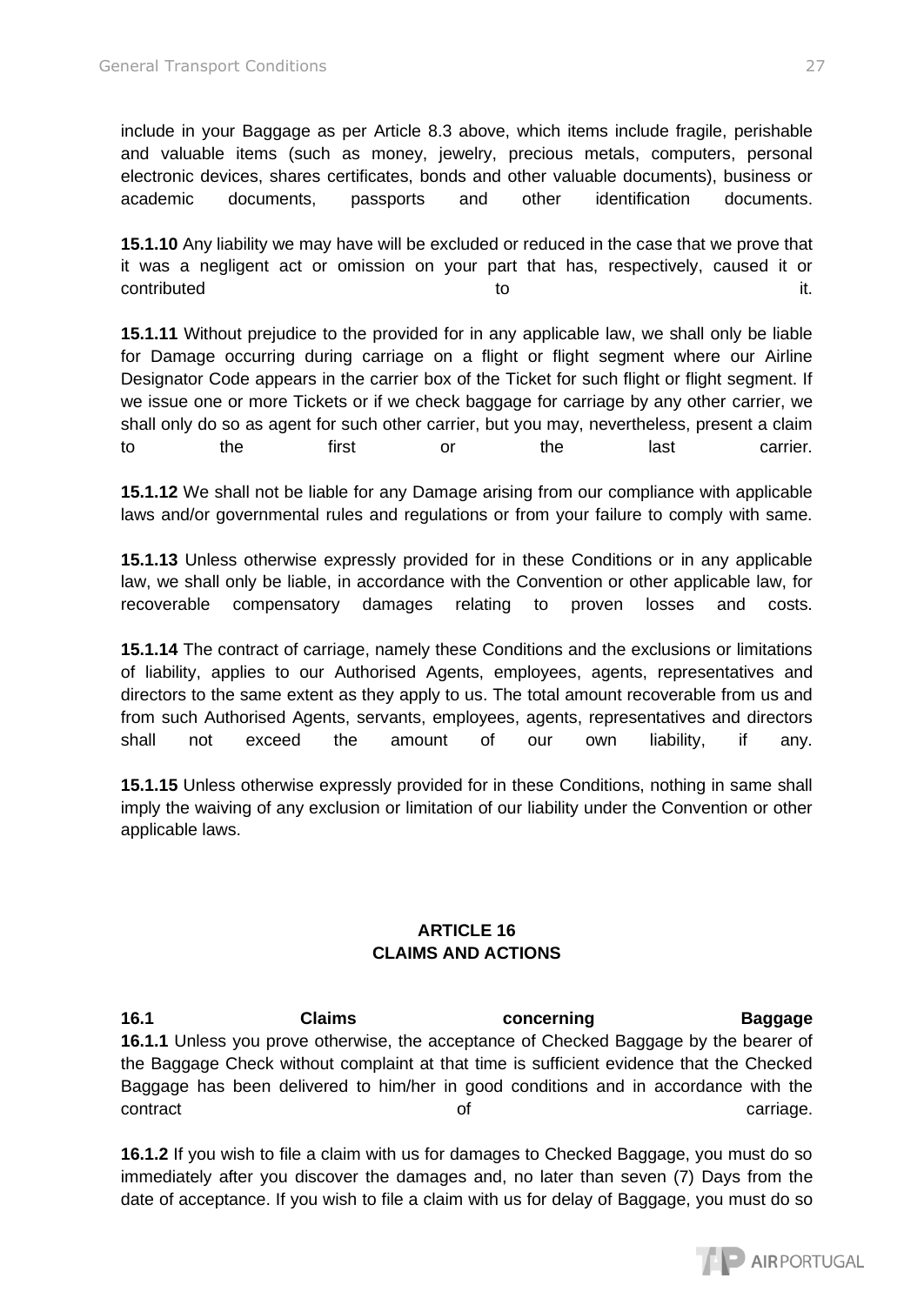within twenty- one (21) Days from the date on which the same was placed at your disposal.

**16.1.3** Claims must be made in writing and submitted with our specialized service Fale Connosco at [https://www.flytap.com/support/complaint.](https://www.flytap.com/support/complaint)

**16.1.4** Any right to Damages shall be extinguished if an action is not brought within two (2) years reckoned from the date of arrival of the aircraft at destination or from the date on which the aircraft ought to have arrived or from the date on which the carriage stopped. The method of calculating the period of limitation shall be determined by the law of the court seised of of the the case.

**16.2 Claims on Delays, Denied Boarding or Cancellation of Flights 16.2.1** This Article 16.2 is applicable to claims submitted in accordance with Regulation(EC) No. 261/2004 of the European Parliament and of the Council of 11 February 2004 establishing common rules on compensation and assistance to passengers in the event of denied boarding and of cancellation or long delay of flights, and repealing Regulation (ECC) No.295/91.

**16.2.2** Passengers must submit their claims directly to TAP Air Portugal and allow TAP Air Portugal, before engaging third parties to claim on their behalf. Claims may be submitted with our specialized service Fale Connosco at [https://www.flytap.com/support/complaint.](https://www.flytap.com/support/complaint)

**16.2.3** Article 16.2.2 does not apply to Passengers who do not have the legal capacity to submit claims themselves. In such cases, the claim may be submitted by the legal representatives of the Passenger and TAP Air Portugal may request evidence of the respective powers.

**16.2.4** In any event, unless as provided for in Article 16.2.3, TAP Air Portugal will not process claims submitted by third parties that are not accompanied by documentation evidencing their respective powers to act on behalf of the Passenger.

**16.2.5** Passengers are not prohibited by this Article 16.2 from obtaining legal or other advice before submitting their claim directly to TAP Air Portugal.

**16.2.6** In accordance with TAP Air Portugal's procedures, and unless as otherwise expressly indicated in writing by the Passenger, any payment of a compensation in cash will be made to the payment card or the bank account that the Passenger used to make the booking. TAP Air Portugal may request evidence that the Passenger is the holder of the relevant account.

**16.3 Time Limit for Bringing an Action**  The time limit for bringing actions before national courts is subject to the applicable national legislation.

**NOTE** Since 15 February 2016, the online dispute resolution (ODR) platform is available at [https://ec.europa.eu/consumers/odr/main/?event=main.home2.show.](https://ec.europa.eu/consumers/odr/main/?event=main.home2.show) This platform intends to resolve disputes in a faster, easier and cheaper way. When consumers submit a complaint on the ODR platform, the alternative dispute resolution (ADR) entities shall act as

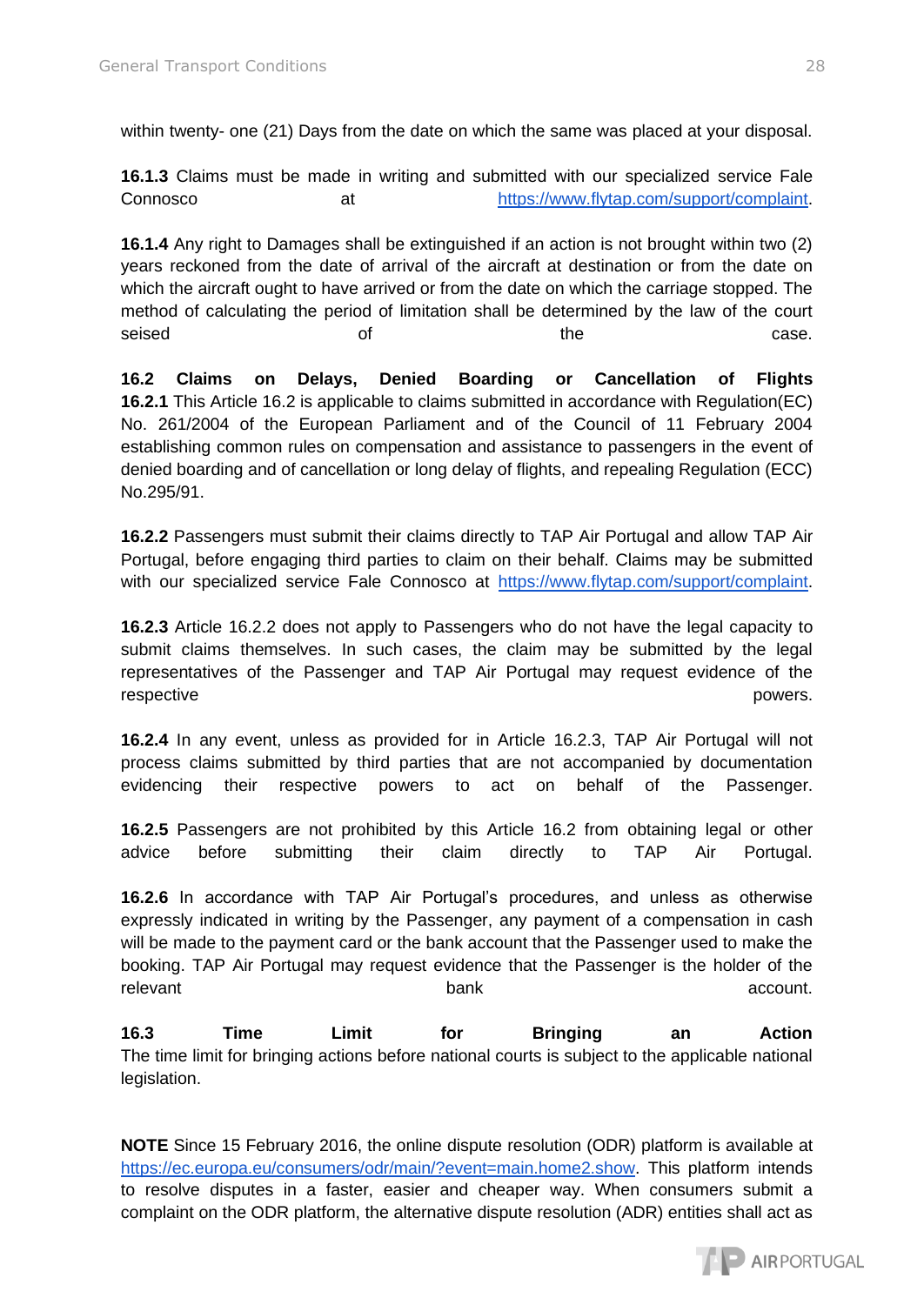arbitrators between the parties to resolve the dispute. More information on the ADR and the ODR platform is available at at [http://ec.europa.eu/consumers/solving\\_consumer\\_disputes/non-judicial\\_redress/adr](http://ec.europa.eu/consumers/solving_consumer_disputes/non-judicial_redress/adr-)[odr/index\\_en.htm](http://ec.europa.eu/consumers/solving_consumer_disputes/non-judicial_redress/adr-) and [http://cec.consumidor.pt/.](http://cec.consumidor.pt/)

### **16.4 Assignment**

The assignment of any right to compensation, damages or refund shall only be valid where the right is assigned to natural persons that are registered in your flight booking as additional passengers and/or, if you are a member of a travel group, to other passengers of this travel group and/or, where the customer is a minor or otherwise not legally competent, to their guardians. In all other cases the assignment of any right to compensation, damages or refund against us to third parties shall be invalid. This prohibition of assignment does not apply where assignment or subrogation of the claim is required by law.

# **ARTICLE 17 OTHER CONDITIONS**

Your carriage and the one of your Baggage is also provided in accordance to some other regulations and conditions that apply to or have been adopted by us. Such regulations and conditions, as varied from time to time, are important and concern, among other things, the carriage of unaccompanied minors, pregnant women and sick passengers, restrictions on use of electronic devices and items, smoking and consumption of alcoholic beverages on board, passengers with reduced mobility, items forbidden in the baggage and limits on measures, size and weight of baggage. Such regulations and conditions shall be made available to you on request.

# **ARTICLE 18 INTERPRETATION**

The title of each Article of these Conditions of Carriage is for convenience only and is not to be taken into consideration for interpretation of the text.

# **ARTICLE 19 MODIFICATION**

No agent, employee, director or representative of TAP has the authority to alter, modify or waive any provisions of these Conditions of Carriage or of TAP's regulations.